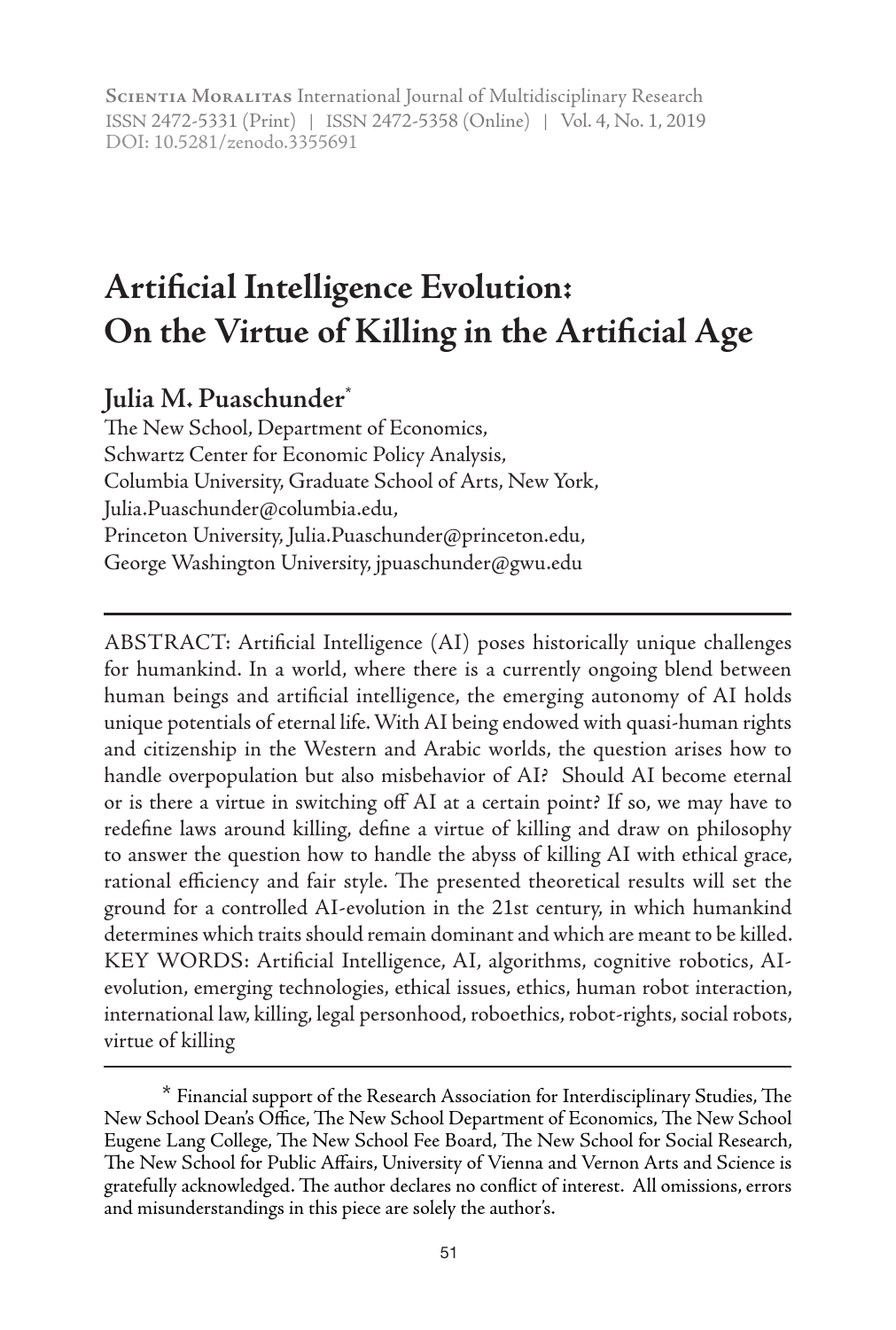## **1. Introduction**

Artificial Intelligence (AI) poses historically unique challenges for humankind. As emerging globally trend, AI is extending its presence at almost all levels of social conduct and thereby raised both – high expectations but also grave concerns (Cellan-Jones 2018; Sofge 2015; United Nations 2017). With the dramatic growth in diversity and entrance of emerging technologies in today's societies, such as social robots, lifelike computer graphics (avatars), and virtual reality tools and haptic systems, the social complexity of these challenges are on the rise (Meghdari & Alemi 2018). One of the main challenges in developing and applying modern technologies in our societies is the identification and consideration of ethical issues surrounding AI (Meghdari & Alemi, 2018). The call for AI Ethics (AIE) has emerged. A growing number of AI and robotics researchers have demanded to create a framework on AI ethics building on the benefits of humanities, philosophy, natural sciencies, sociology, and social neuroscience.

AI will hold the potential to replicate human existence but also grant eternal being opportunities. In the eye of overpopulation concerns, finding mechanisms to switch off AI would be a solution to avoid a crowding of the planet. But AI currently also reaches quasi-human status through actual personhood – e.g., via citizenship and quasi-human rights applied in the Common Law but also Roman Law territories of the US and the EU. Leveraging AI entities to the status of being through the attribution of legal personhood raises challenging legal and ethical questions. Programming AI to switch itself off or switch off AI at a certain point to curb overpopulation but also as quality control against harmful behavior arising out of AI, thereby appears critical as it would come close to suicide or killing. A novel predicament between eternity and overpopulation hence calls for revising legal codes for killing and ethical imperatives and religious concerns over suicide.

But how to argue the right to terminate AI legally? And when to pull the plug? We may want to draw on the ethics of dying and virtues of killing as well as suicide literature to answer these novel questions arising out of AI. When considering the opportunity to determine life and death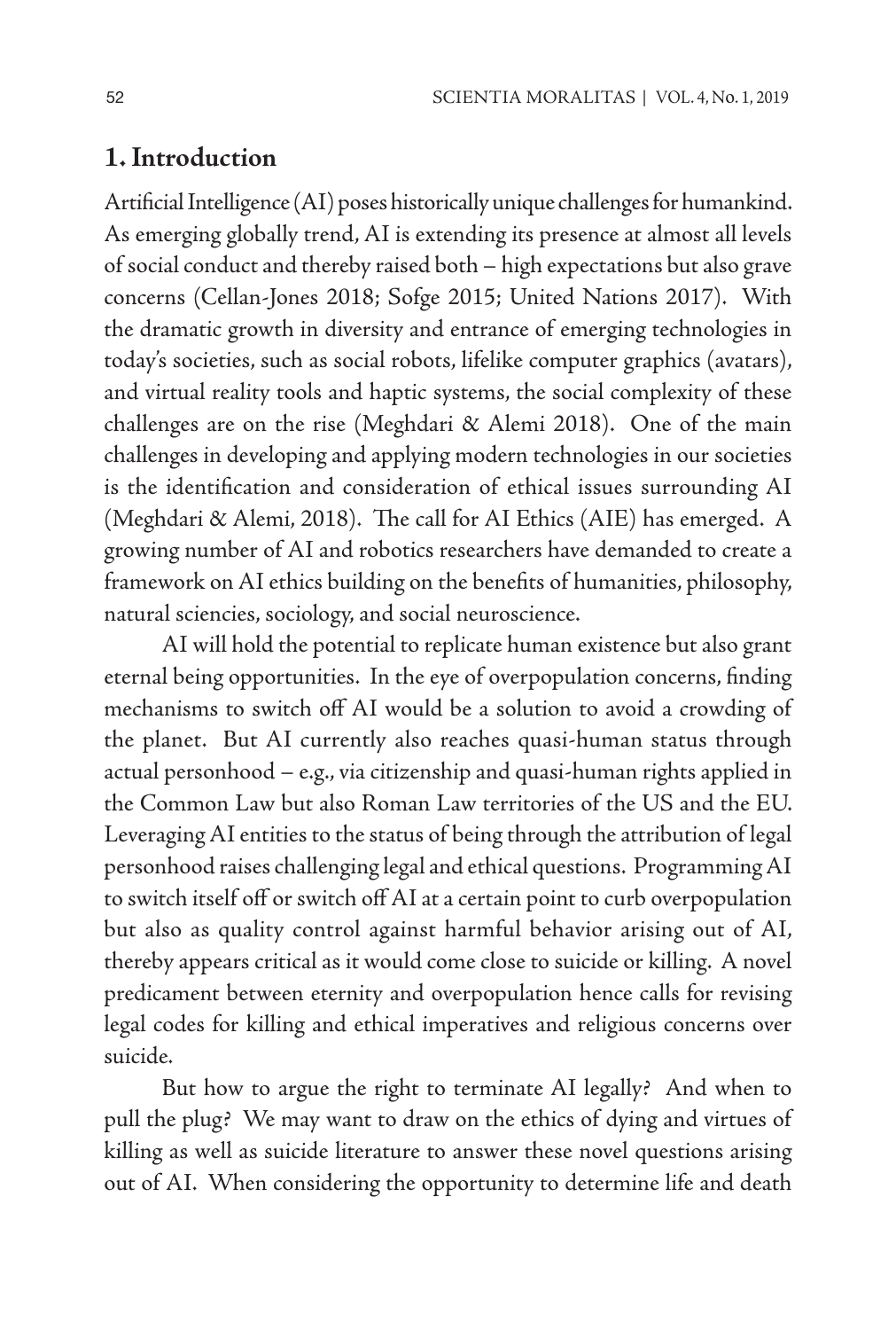of AI, humankind will see the opportunity of AI-evolution understood as a human-made evolution determining what contents survive and what to die following the goal to improve the overall offspring and general wellbeing of humankind. The proposed frame will offer innovative insights for legal conduct but also overlapping generations relationships. The nature of algorithms and digital technology being global demands for an international response, potentially via international law supremacy principle (Themistoklis 2018). In this paper, the novel and multidisciplinary area of socio-cognitive robotics, and the ethical challenges of emerging technologies are explored. Key ethical features based on past and present research in a variety of AI areas will be presented.

The paper is structured as follows: First, the ontology of AI is presented as well as an analysis of legal personhood. Then, the predicament between eternal life and overpopulation is addressed. The virtues of dying and killing but also philosophical arguments for the right to live or choose suicide are discussed. The paper closes with an international law and future research prospects on regulating AI and overall future outlook.

# **2. Theory**

#### *2.1 Artificial Intelligence*

Artificial Intelligence (AI) is "a broad set of methods, algorithms, and technologies that make software 'smart' in a way that may seem human-like to an outside observer" (Noyes 2016). The "human-like" intelligence of machines derives from machines being created to think like humans but at the same time to also act rationally (Laton, 2016; Russell & Norvig 1995; Themistoklis 2018). AI is perceived as innovative technology or as the sum of different technological advances as the privilege of the private, technological sector with little  $-$  if any  $-$  public regulation (Dowell, 2018).

As the most novel trend, AI, robots and algorithms are believed to soon disrupt the economy and employment patterns. With the advancement of technologies, employment patterns will shift to a polarization between AI's rationality and humaness. Robots and social machines have already replaced people in a variety of jobs – e.g. airports smart flight check-in kiosks or self-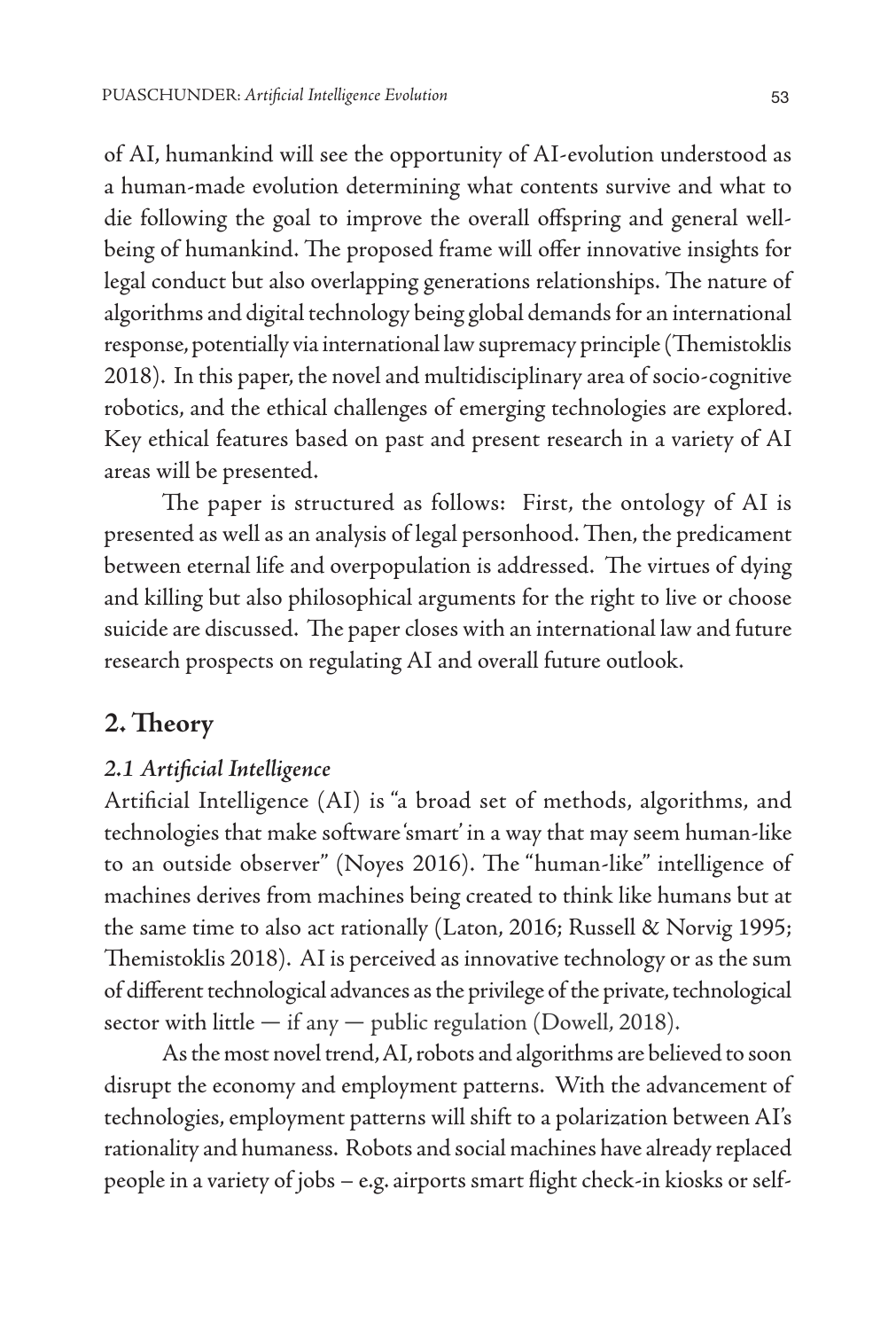check-outs instead of traditional cashiers. Almost all traditional professional are prospected to be inflused with or influenced by AI, algorithms and robotics. For instance, robots have already begun to serve in the medical and health care profession, law and – of course – IT, transportation, retail, logistics and finance, to name a few. Social robotics may also serve as quasiservants that overwhelmingly impact our relationships. Already, social robots are beginning to take care of our elderly and children, and some studies are currently underway on the effects of such care (Alemi, Meghdari & Saffari 2017). Not only will AI and robots offer luxuries of affordability and democratization of access to services as they will be – on the long run – commercially more affordable and readily available to serve all humanity; but also does the longeavity potential of machines outperform any human ever having lived (Hayes, 2018). However, the new technology also comes with the price of overpopulation problems and the potential for misuse and violent action. Just like many other technologies, robots could be misused for wars, terrorism, violence and opression (Alemi et al. 2017).

AI's entrance in society will revolutionize the interaction between humans and AI with amply legal, moral and social implications (Kowert, 2017; Larson 2010). Autonomous AI entities are currently on the way to become as legal quasi-human beings, hence self-rule autonomous entities (Themistoklis 2018). AI is in principle distinguished between weak AI, where "the computer is merely an instrument for investigating cognitive processes" and strong AI, where "[t]he processes in the computer are intellectual, self-learning processes" (Wisskirchen, Biacabe, Bormann, Muntz, Niehaus, Jiménez Soler & von Brauchitsch 2017, 10). Weak AI is labeled as Artificial Narrow Intelligence (ANI) while strong AI is further distinguished between Artificial General Intelligence (AGI) and Artificial Super Intelligence (ASI).

The emergence of robotics technology is developing much quicker than previously thought. Robots are anticipated to soon be as ubiquitous as computers are today (Meghdari & Alemi, 2018). Society has long been concerned with the impact of robotics technology from nearly a century ago, when the word "*Robot" was devised for the first time (*Căpek 1921; Meghdari & Alemi, 2018)*.* The EU Committee on Legal Affairs (2016, p. 4) holds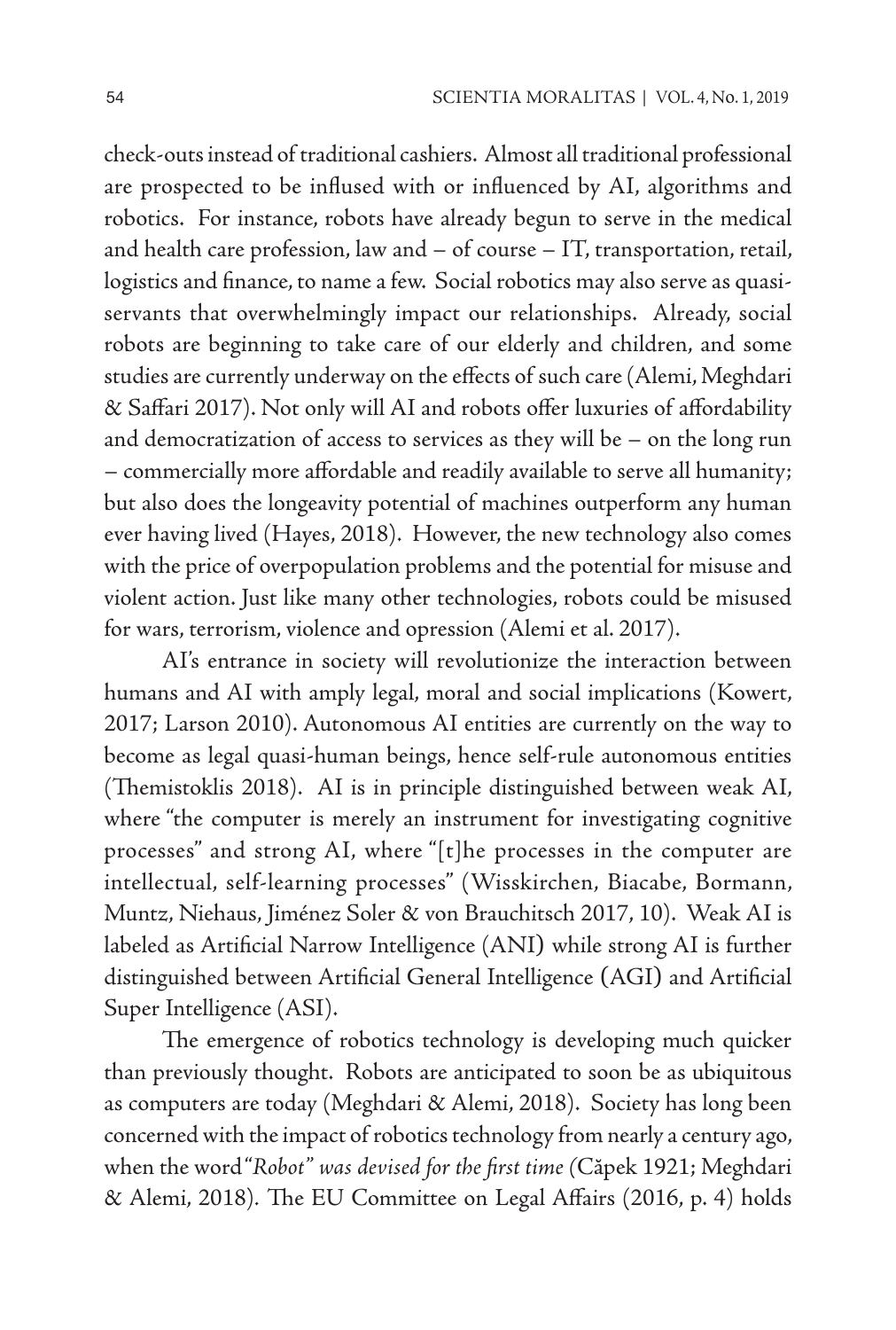that "[U]ltimately there is a possibility that within the space of a few decades AI could surpass human intellectual capacity in a manner which, if not prepared for, could pose a challenge to humanity's capacity to control its own creation and, consequently, perhaps also to its capacity to be in charge of its own destiny and to ensure the survival of the species." AI mimicking human intellect could soon surpass humans intellectually but also holistically breaking the barrier of human controlled-automization (Schuller 2017; Themistoklis, 2018). Modern literature about robots features cautionary accounts about insufficient programming, evolving behavior, errors, and other issues that make robots unpredictable and potentially risky or dangerous (Asimov, 1942/1950, 1978, 1985; Meghdari & Alemi 2018). "Observe, orient, decide, act" will therefore become essential in the eye of machine learning autonomy and AI forming a new domain of intellectual entities (Armstrong & Sotala 2012, 52; Copeland 2000; Galeon & Reedy 2017; Marra & McNeil 2013). The uncertainty surrounding AI development and self-learning capabilities give rise to the need for guarding AI and an extension of the current legal system to cope with AI (Themistoklis 2018).

With the advancement of technology, social robots have found broader applications in the private and public sectors, such as educational and cultural affairs, games and entertainment, clinical and rehabilitation, nursing of children and/or elderly, search and rescue operations (Meghdari, Alemi, Shariati & Zakipour 2018). For example, social robots such as ASIMO, Nao, iCub, ARASH, and RASA have been developed for "Edutainment" or "education-entertainment" purposes. They aid the study of cognition (both human and artificial), motion, and other areas related to the advancement of robotics serving our society (Meghdari & Alemi 2018). In addition, a few medical and healthcare toy-like robots, such as PARO, which looks like a baby seal, or ARASH, which is a humanoid, have been designed for therapeutic purposes such as reducing distress, stimulating cognitive activity, teaching specific subjects, and improving socialization (Meghdari, Shariati, Alemi & Vossoughi, 2018). Similarly, Sharif University of Technology's socially assistive robot RASA has been developed to help coach and teach Persian Sign-Language to Iranian deaf children (Meghdari, Alemi, Zakipour & Kashanian, 2018). Personal care and companion robots are increasingly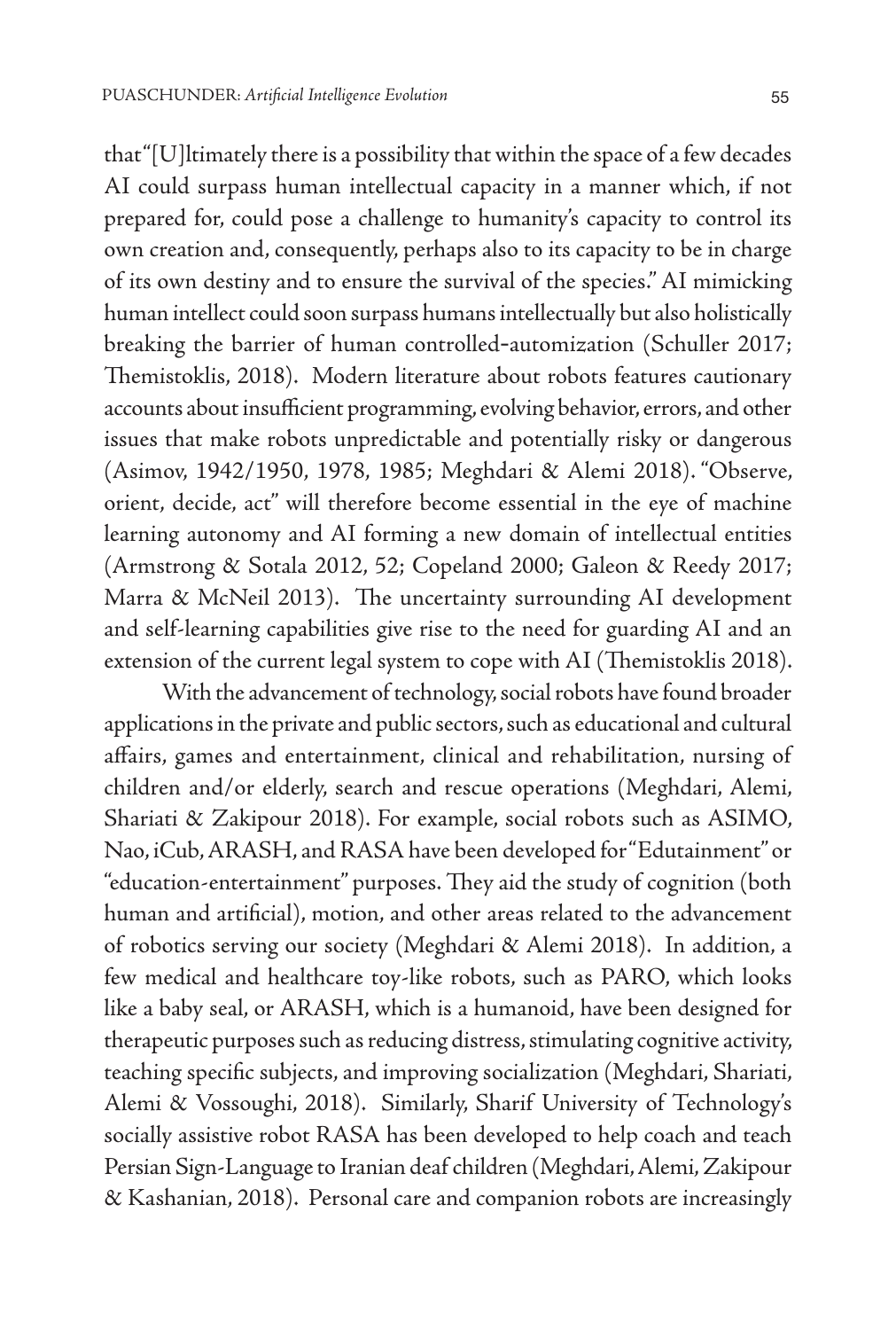being used to care for the elderly and children, such as RI-MAN, PaPeRo, and CareBot (Meghdari & Alemi,2018). In recent years, robotics technology has extended its applications from factories to more general-purpose practices in society – for instance, such as the use of robots in clinical and rehabilitation, nursing and elderly care, search and rescue operations (Meghdari & Alemi 2018). Social robots have become clinical and educational assistants for social interventions, treatment, and education such as language trainings but also assistance with children with disabilities like autism, down syndrome, cancer distress, hearing impairment, etc. (Meghdari et al., 2018). Initial investigations clearly indicate that social robots can play a positive role in the improvement of children's social performance, reduction of distress during treatments, and enhancing their learning abilities (Meghdari & Alemi, 2018). Surprisingly, although not too hard to imagine, relationships of a more intimate nature have not quite been satisfied by robots yet (Meghdari et al. 2018; Veruggio 2005).

### *2.2 AI-Evolution*

The human perception of and interaction with robot machines with a higher quality physical appearance differs from interaction with a computer, cell phone, or other smart devices (Meghdari & Alemi 2018). For robotics technology to be successful in a human-driven environment, robots do not only need to meet a level of strength, robustness, physical skills, and improved cognitive ability based on intelligence but should also fulfill a social impetus and ethical conscientiousness. The design and construction of social robots faces many challenges, one of the most important is to build robots that can comply with the needs and expectations of the human mind with cognitive capabilities coupled with social warmth (Meghdari & Alemi, 2018). While we have *Social-Cognitive Robotics (SCR)* as a transdisciplinary area of research and a basis for the human-centered design of technology-oriented systems to improve human knowledge functions, judgements and decision making, collaborations, and learning; hardly any information exists on socioevolutionary comparisons (Meghdari & Alemi 2018). Social-cognitive robotics has been evolving and verified through a series of projects to develop advanced and modern technology-based systems to support learnings and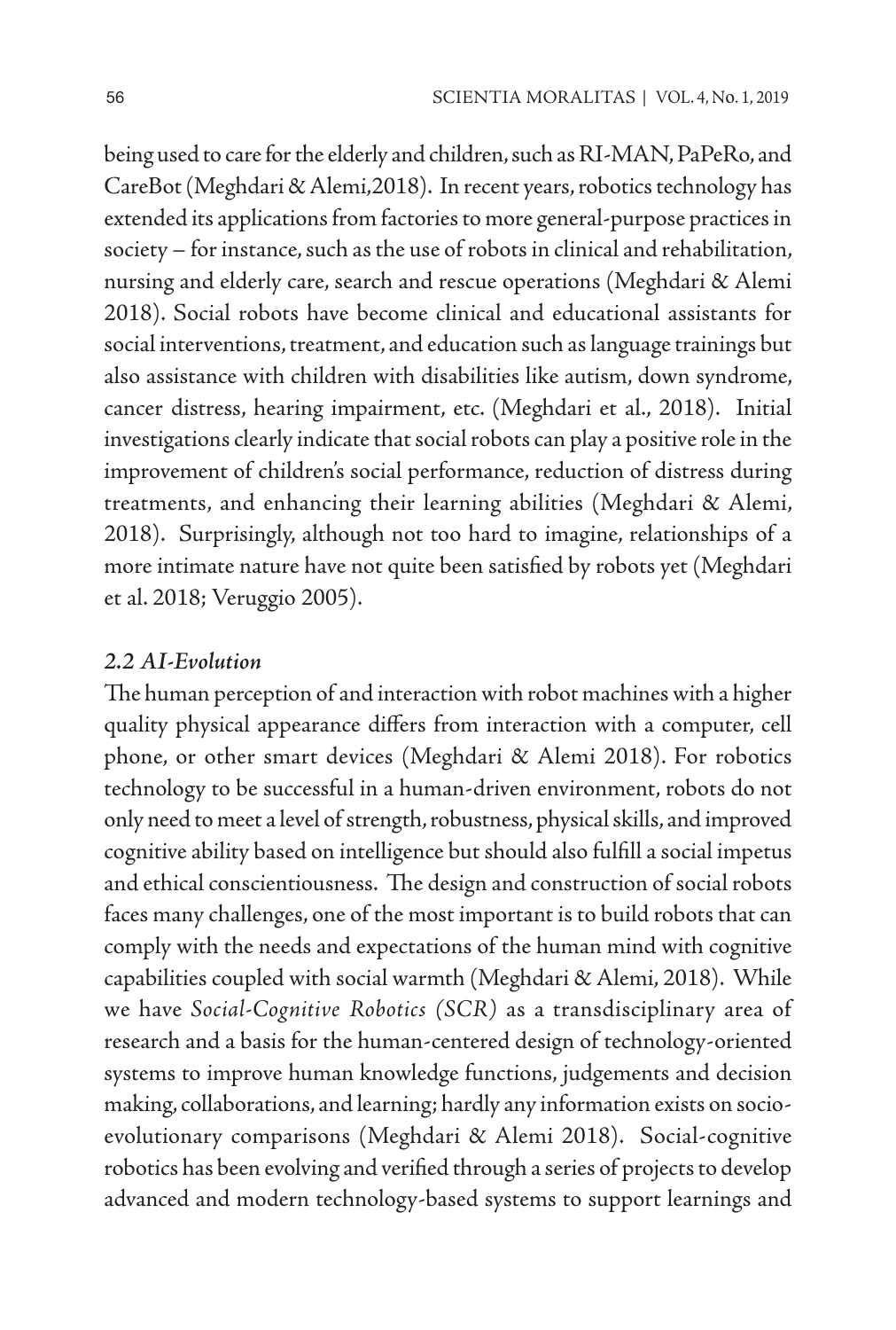knowledge functions, and is beginning to play an effective role in societies across the globe (Meghdari & Alemi, 2018). SCR or *Socio-Cognitive Robotics is the interdisciplinary study and application of robots that are able to teach, learn and reason about how to behave in a complex world (*Meghdari & Alemi 2018). Social robotics technology promises a many benefits but also challenges that society must be ready to confront with legal means and ethical imperatives.

#### *2.3 Roboethics*

*Ethics* describes moral principles that govern a person's or group's behavior. Roboethics describes the ethics and morals of robotics, the science of robots. Roboethics therefore captures the integration of ethics into AI and algorithms. This field recently gained considerable attention among humanities and robotics engineers who draw on insights from computer science, artificial intelligence, mechanics, physics, math, electronics, cybernetics, automation and control (Meghdari & Alemi 2018).

What specifies the emergence of socio-cognitive robotics is that humanity is at the threshold of replicating an intelligent and autonomous agent (Meghdari & Alemi,2018). In order to enhance the ability of social robots to successfully operate in humane ways, roles and environments, they are currently upgraded to a new level of physical skills and cognitive capabilities that embrace core social concepts (Meghdari et al. 2018). Robotics thereby unifies two cultures, in which complex concepts – like learning, perception, decision-making, freedom, judgement, emotions, etc. – may not have the same semantic meaning for humans and machines (Meghdari & Alemi 2018).

In the design and construction of social robots, the consideration of ethical concerns has therefore leveraged into an imperative (Lin, Abney & Bekey 2012). Human-robot (a machine with a higher physical and social ability) interactions, are somewhat different compared to other types of human-machine interactions (i.e. with a computer, cell phone, or other smart device) (Meghdari & Alemi 2018; Saffari, Meghdari, Vazirnezhad & Alemi, 2015). It is therefore essential for researchers, scholars, and users to clearly identify, understand, and consider these differences and ethical challenges so that they can benefit from and noone gets harmed by the assistance of social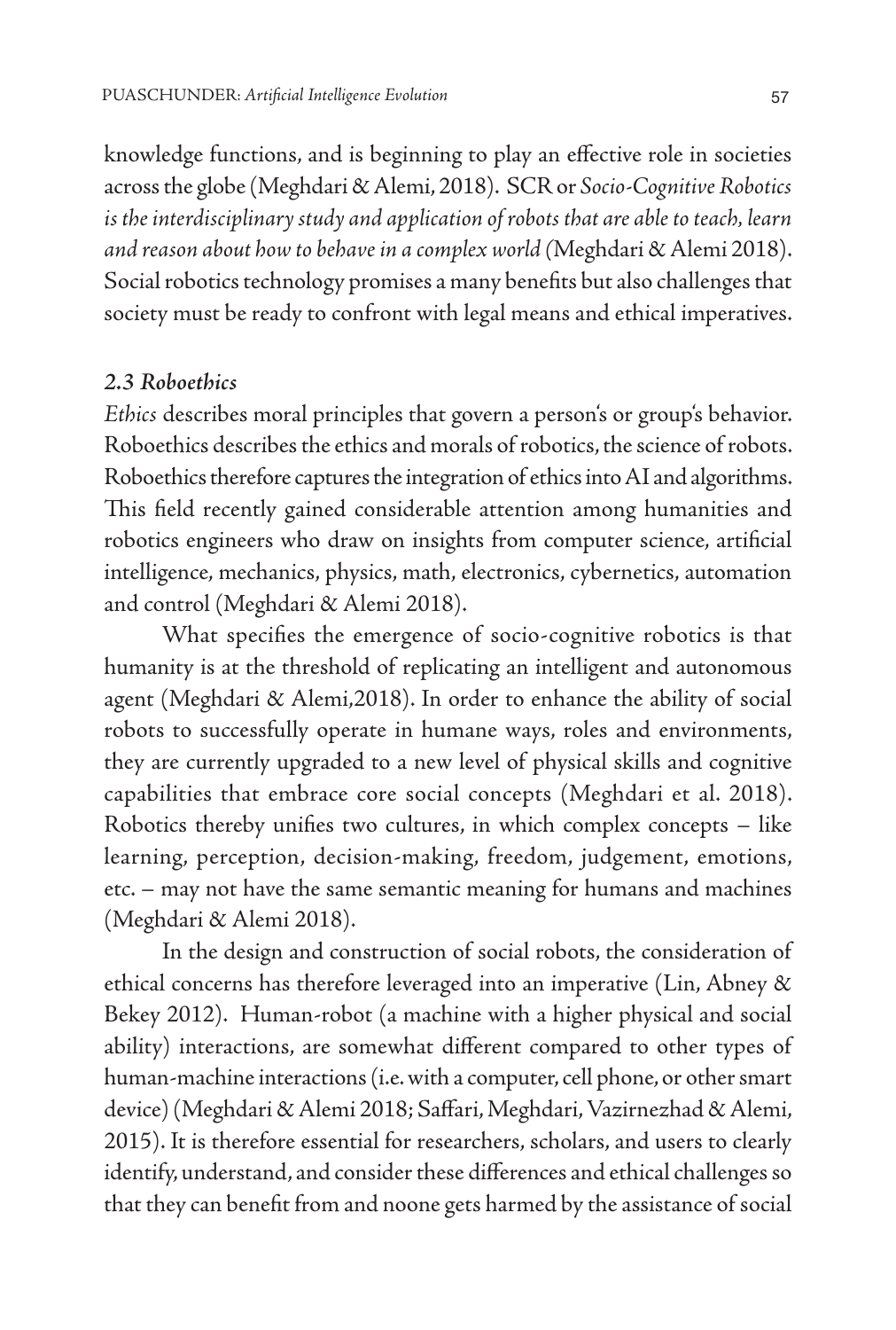robots as a powerful tool in providing modern and quality services to society (Meghdari & Alemi 2018; Taheri, Meghdari, Alemi & Pouretemad 2018).

Robots and algorithms now taking over human decision-making tasks and entering the workforce but also encroaching our private lives, currently challenges legal systems around the globe (Themistoklis 2018). The attribution of human legal codes to AI is one of the most groundbreaking contemporay legal and judicial innovations. Until now legal personhood has only been attached directly or indirectly to human entities (Dowell, 2018). The detachment of legal personhood from human being now remains somewhat of a paradox causing an extent of "fuzziness" of the concept of personhood (Barrat 2013; Solum 1992, 1285). As AI gets bestowed with quasi-human rights, defining factors of human personhood will need to be adjusted (Dowell 2018). Human concepts, such as morality, ownership, profitability and viability will have different meaning for AI. The need for redefining AIE has therefore reached unprecedented momentum.

As a predicted trend, the co-existence of AI with the human species is believed to change the fundamental concepts of social, political and legal systems. AI has already produces legal creations and will do so even more in the near future, through its developing autonomy. In addition, the technology leading to AGI and ASI is already present, posing moral and legal dilemmas about who should control it and under what terms (Themistoklis 2018). The emergence of AGI and ASI will necessitate the attribution of some extent and of some type of legal personhood, bearing rights and obligations. AI will not be most probably an exact replication of human intellect behavior (Themistoklis 2018). "[U]ltimately, robots' autonomy raises the question of their nature in the light of the existing legal categories – of whether they should be regarded as natural persons, legal persons, animals or objects – or whether a new category should be created, with its own specific features and implications as regards the attribution of rights and duties" (Committee on Legal Affairs 2016, p. 5). Behavioral economists add the question whether AI and robots should be created to ressemble human beings' decision making with fast thinking and fallible choices or rather be targeted at perfect rationality and slow thinking (Kahneman, 2011). General conscious is strived for so that AI possesses consciousness, which it can evolve and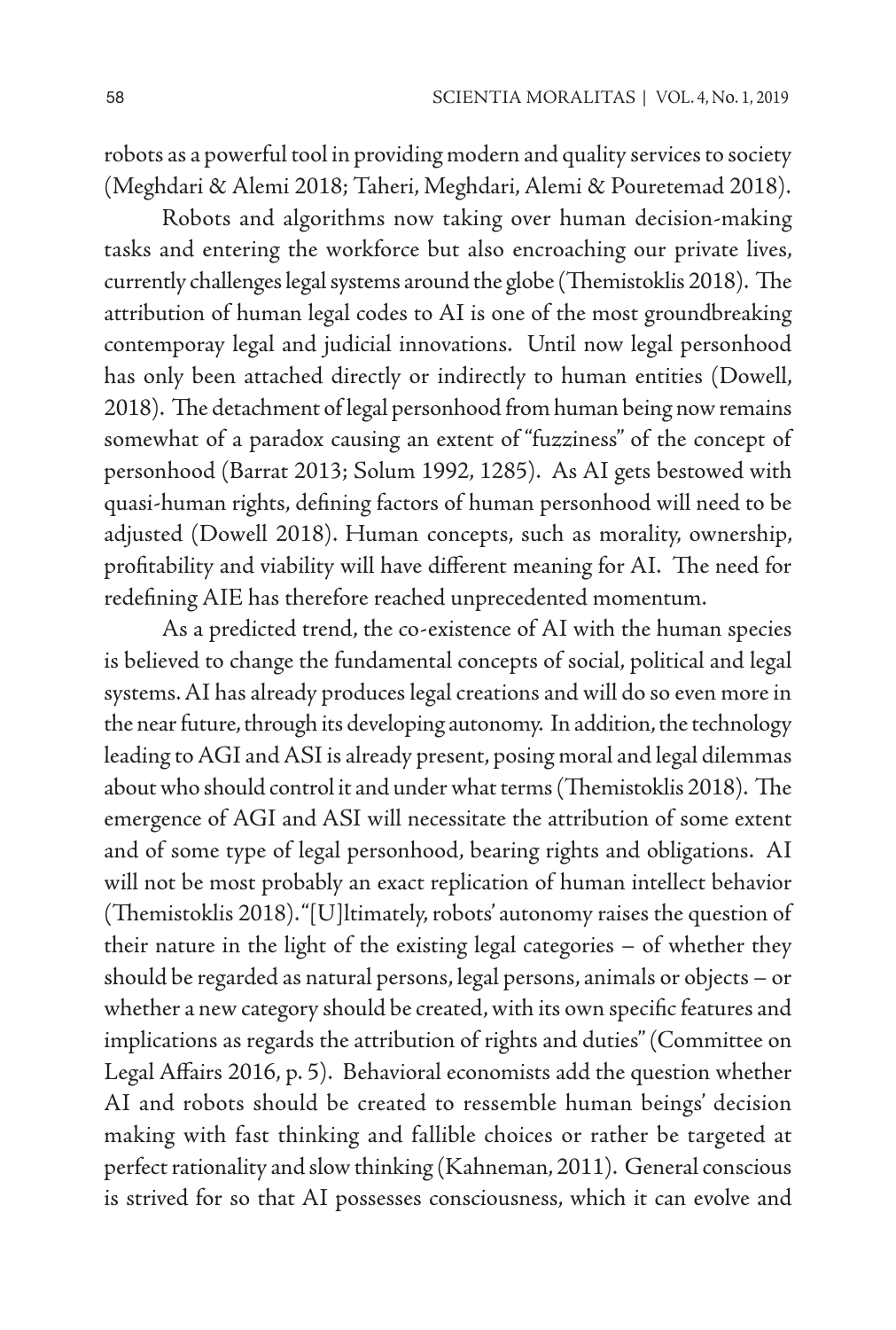enhance on the basis of its own critical reflection and assessment of external factors (Themistoklis 2018). A lower level of autonomy exists if an entity can demonstrate such consciousness at a narrow field or can self-evolve and self-adapt to external influences, thus reaching decisions "of its own," without being conscious of its intelligence as such (Themistoklis 2018). As AI emerges as new types of intellect capacities coupled with humanlike emotional features, they are attributed a legal personhood in order to ensure to be comprehended correctly and to avoid unfair treatment, towards humans as well (Themistoklis, 2018). Artificial entities are currently gaining human or quasi-human status in the Western and Arab worlds in forming an intellectual autonomy of the entity (MacDonald, 2016). For instance, in Saudi Arabia the first female robot got a citizenship in 2017 and the robot appears to have more rights than a human female in Saudi Arabia (Stone 2017). With the rise of AI persons, their eternal life poses ethical challenges in light of overpopulation and evolutionary perfection, which could crowd out human fallibility if determining merit-based eternal life. These critical questions will be captured in the following.

#### *2.4 Eternal life*

While there is currently cutting-edge writing about the potential emergence of an AI personhood as well as concern over the merge of AI with cyberspace that might lead to the breach of the relationship between legal personhood and nation state sovereignty and a nomenclature is emerging on legal characterizations of different levels of AI development; hardly any information exists about the eternal living of AI (Hildebrandt 2013). From the theoretical standpoint, the eternal longeavity of AI contradicts the fundamental concept of fairness in death, as a general condition for all. From the practical standpoint, the international community is currently urged to think on the basis of global commons in terms of AI and AI eternal life potentials contributing to overpopulation. Thereby global commons theories may be tabbed on, which primarily offer guidance for a regulatory framework, which establishes control "…for the benefit of all nations" and refer to space constraints (Clancy 1998; Tsagourias 2015).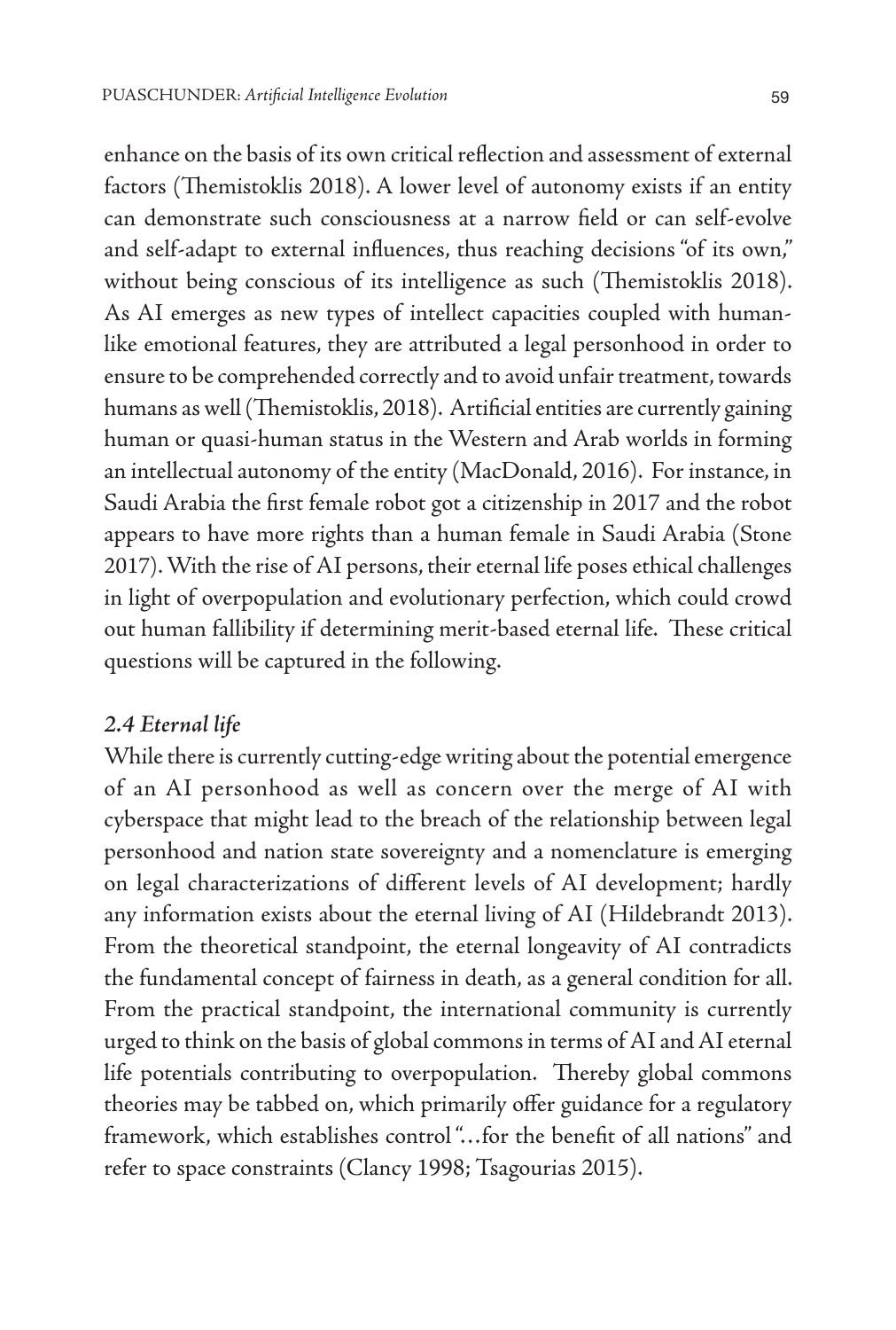Regarding limited space, longeavity and eternal life appears problematic. Humankind may face tough decisions whether or not to have AI proceed and what kind of developments to flourish and what to extinct. In what cases should we consider to switch off AI? In 1950, Isaac Asimov introduced the idea robot to (1) not injure a human being or, through inaction, allow a human being to come to harm. (2) A robot obeying the orders given it by human beings except where such orders conflict with the first law. (3) A robot must protect its own existence as long as such protection does not conflict with the first or second law. So in the cases of overpopulation and harm emerging from AI, algorithms and robots can be considered to be switched off. But when to stop AI?

Another killing market mechanism may be natural market selection via price mechanisms and the falling rate of profit. Regarding prices, natural supply and demand mechanisms will always favor innovation with a higher price and following supply of goods lead to a price drop. The falling rate of profit is one of the major underlying features of business cycles, long-term booms and downturns (Brenner, 2003, 2006a, b). Capitalism is thereby described as competitive battle for innovation and reaping benefit from firstmarket introductions. Once followers enter the market, profit declines, leading eventually to market actors seeking novel ways to innovate in order to regain a competitive market advantage and higher rates of profit. Thereby industries and innovations fade and die off. Such a natural market evolution is also likely to occur with AI innovations, which will determine which AI traits will remain and which ones will fade off.

Apart from soft market mechanisms that may lead to AI evolution, what are the cases when AI should be shut down or switched off or – in the case if AI personhood – be killed?

#### *2.5 Death*

*Errors and Safety:* When errors occur and general safety is at stake. The main and leading concern about any new and emerging technology is to be safe and error free (Meghdari & Alemi, 2018). Therefore, sufficient and numerus tests on health and safety must be performed by developers and/or well-known independent sources before rolling out any technology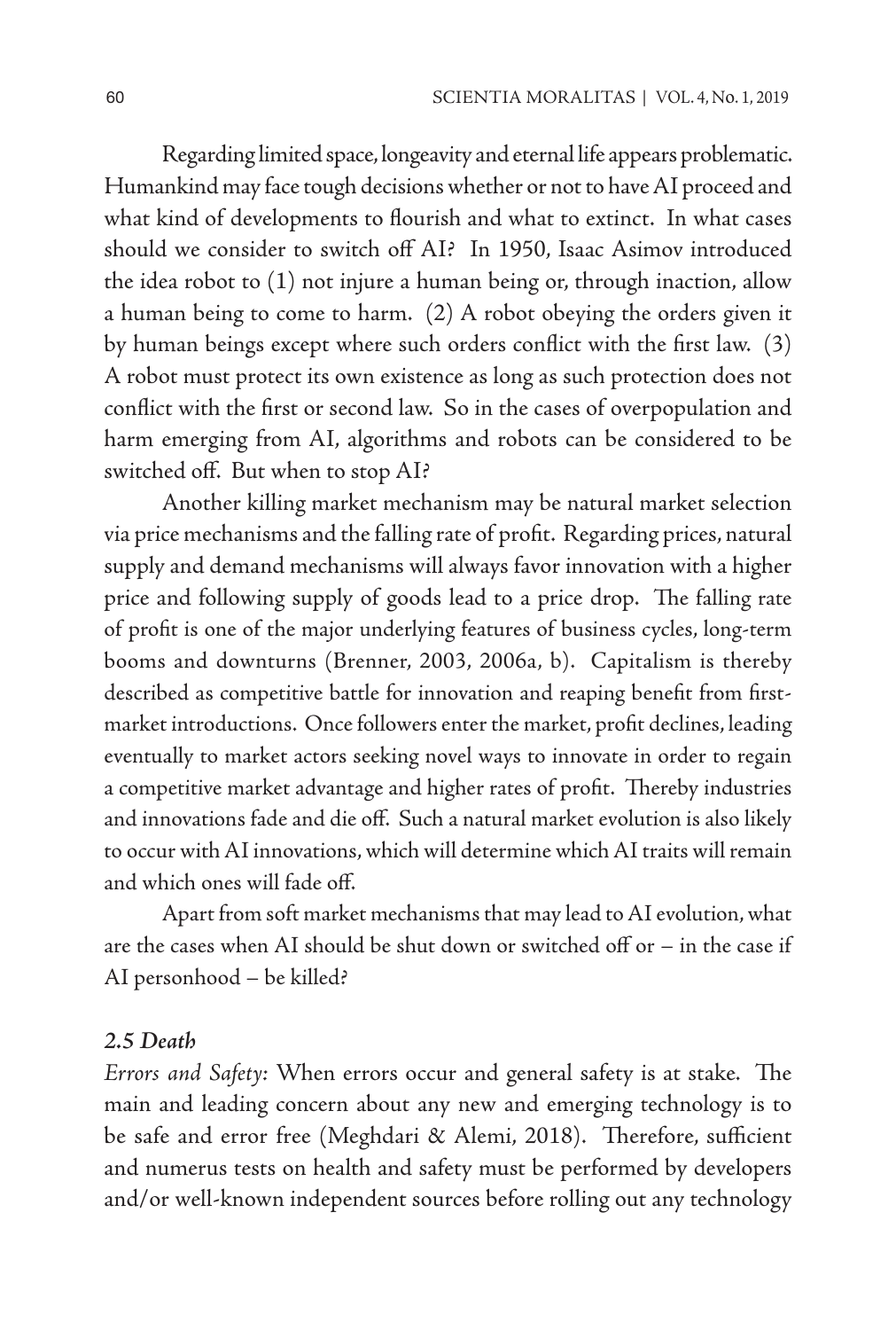onto the marketplace and society (Meghdari & Alemi, 2018). In robotics, the safety issue mainly centers around software and/or hardware designs (Meghdari & Alemi, 2018). Even a tiny software flaw or a manufacturing defect in an intelligent machine, like a smart car or a social robot, could lead to fatal results (Meghdari & Alemi 2018). When these deviations occur and especially when they are harmful to the human community but also to other AI species, the faulty AI should be terminated. With regard to the risk of robotic malfunctions and errors, product legal responsibility laws are mostly untested in robotics (Meghdari & Alemi 2018). A usual way to minimize the risk of damage from social robots is to program them to obey predefined regulations or follow a code-of-ethics (Meghdari & Alemi 2018). Ethical codes for robotics are currently needed and should become formed as a natural behavioral law to then be defined and codified as law. Laws but also an ethical understanding to terminate AI, algorithms and robots in case of impairment and harm are needed.

*Morals, Ethics, and the Law:* As social robots become more intelligent and autonomous and exhibit enough of the features that typically define an individual person, it may be conceivable to assign them responsibility and use them in social, educational, and therapeutic settings (Meghdari & Alemi, 2018). In the currently ongoing research on the integration of computers and robotics with biological corpse it is found that a cognizant human brain (and its physical body) apparently has *human-rights*; hence, replacing parts of the brain with artificial ones, while not harming its function, preserves those rights (Meghdari & Alemi 2018; Warwick & Shah 2014). Also, consider a handicapped person featuring an electronic robot arm that commits a crime. It becomes obvious that half-robot-human beings should be considered as human and robots as quasi-human beings. Meghdari & Alemi (2018) speculate that at some point in the future, we may face a situation in which more than half of the brain or body is artificial, making the organism more robotic than human, which consolidates the need of special *robot-rights* and attributing (quasi)-human rights onto robots. When considering robots as quasi-human beings, their termination appears legally questionable and ethically challenging, requiring to revisit laws as legitimation to kill a likewise species as well as ethical consensus on the virtue of killing.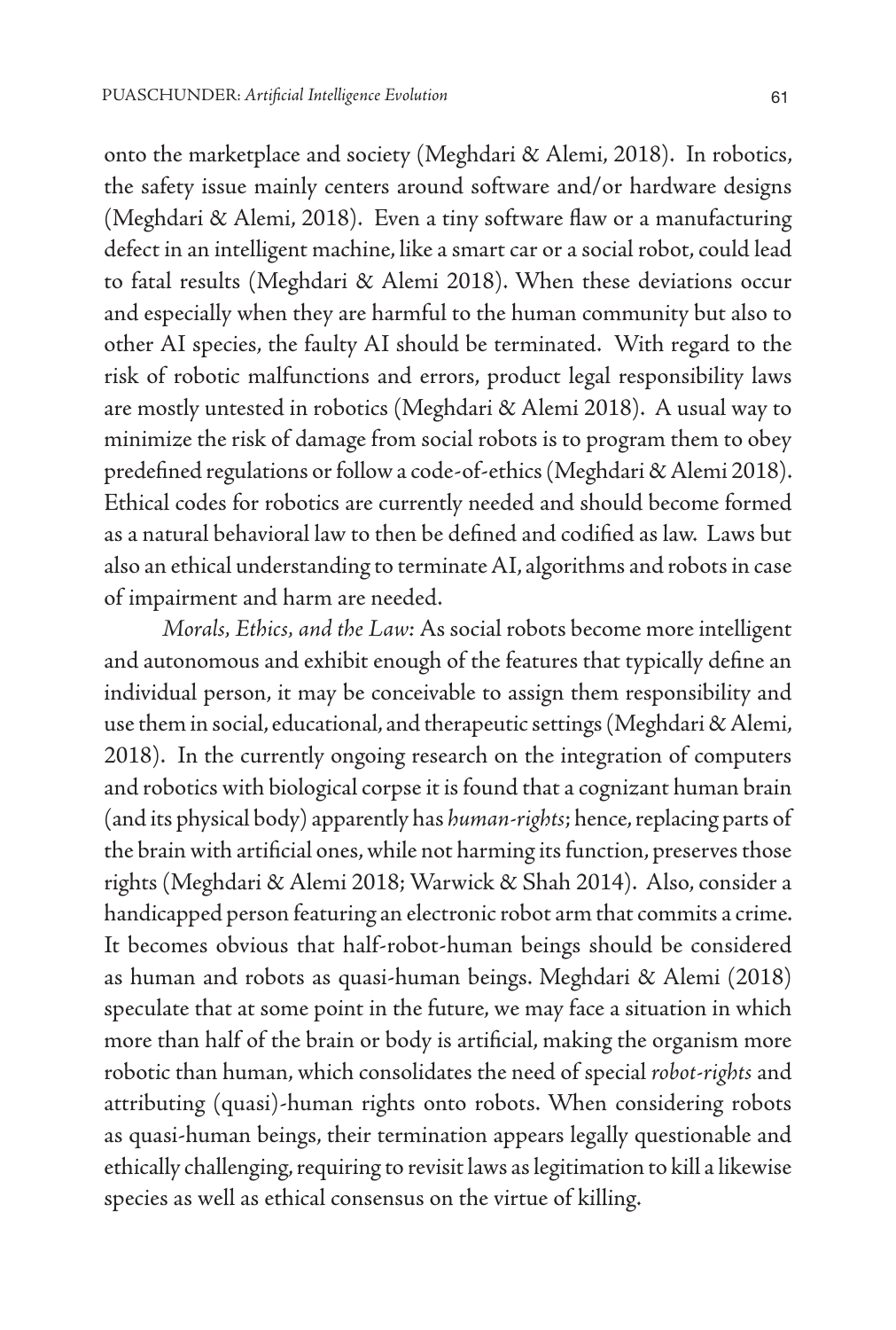The legal argumentation may draw on justifiable homicide as outlined in criminal law cases – such as prevention of greater harm to innocents during an imminent threat to life or well-being in self-defense. According to the United Nations Universal Declaration of Human Rights, Article 3 states that everyone has the right to life, liberty and security of person and most nations' policy allows for some degree of leniency for self-defense, which reduces charges.<sup>\*\*</sup> Potentially excusing conditions common to most jurisdictions include wartime, when the person's death is influcted by the effect of a lawful arrest or prevention of lawfully detained person's escape, quelling riot or insurrection, when the use of force is, no more than asolutely necessary." Some countries deem it lawful for a citizen to resort to violence to protect valuable property and there is the "heat of the moment" defense argument, in which the defendant deemed to have lost control through provocation. Doctrine of necessity allows, for example, a surgeon to separate conjointed twins and killing the weaker twin to allow the stronger twin to survive. While fetuses are considered as unborn children in the US, the right to an abortion was upheld in the US legal system as exeption from prosection (*Roe v. Wade, 1973). S*everal countries, such as the Netherlands, Belgium, Switzerland, Japan, and the U.S. states of Oregon and Washington, allow both active and passive euthanasia by law, if justified.

Where the person concerned is to be arrested for an offense referred to in Schedule 1 or is to be arrested on the ground of having committed such an offense, and the person authorized under this Act to arrest or to assist in arresting him cannot arrest him or prevent him from fleeing by other means than killing him, the killing shall be deemed to be justifiable homicide.

If any arrestor attempts to arrest a suspect and the suspect resists the attempt, or flees, or resists the attempt and flees, when it is clear that an attempt to arrest him or her is being made, and the suspect cannot be arrested without the use of force, the arrestor may, in order to effect the arrest, use such force as may be reasonably necessary and proportional in the circumstances to overcome resistance or to prevent the suspect from fleeing: Provided that the arrestor is justified in terms of this section in using deadly force that is intended or is likely to cause death or grievous bodily harm to a

\*\* http://www.un.org/en/universal-declaration-human-rights/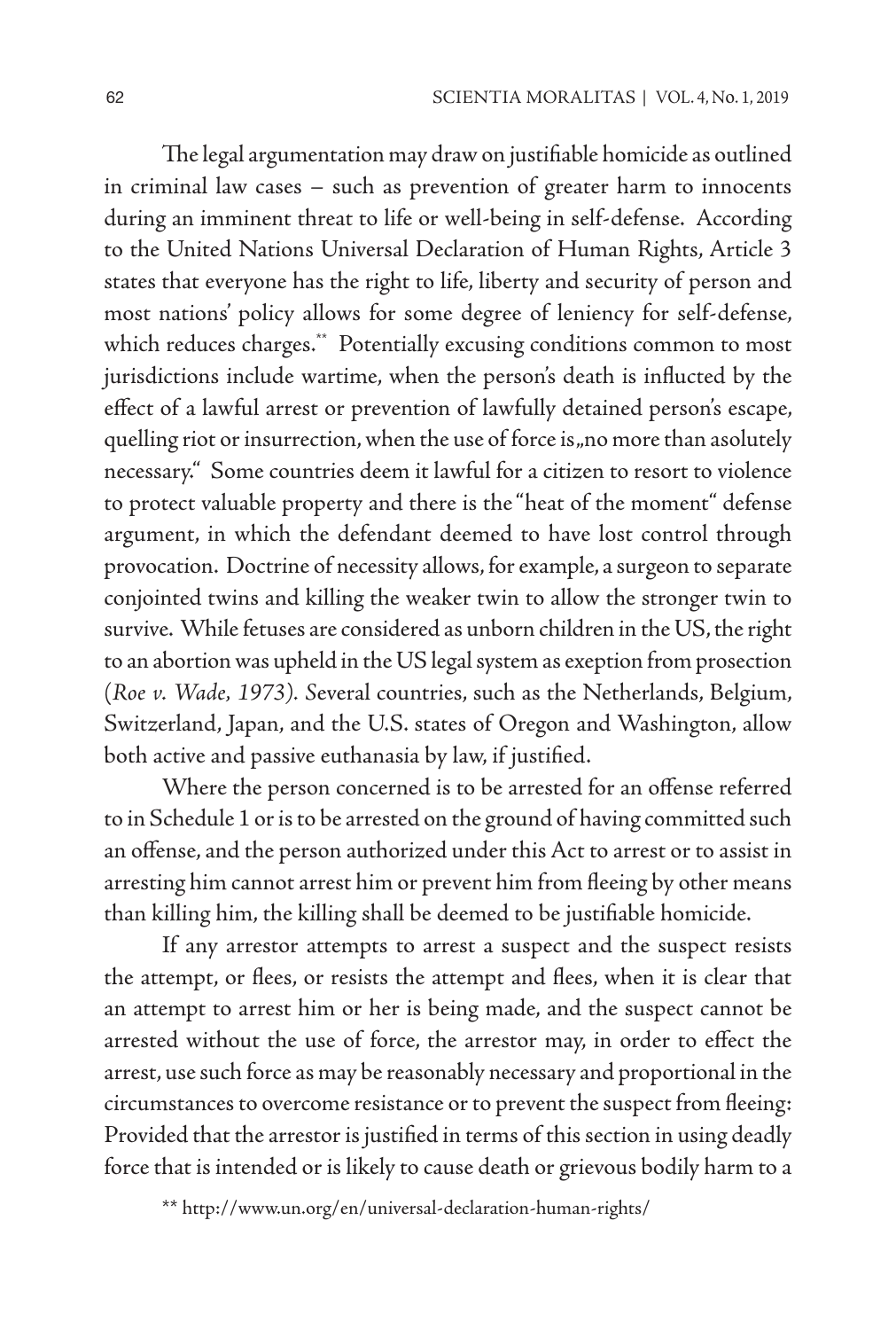suspect, only if he or she believes on reasonable grounds (§7 Judicial Matters Second Amendment Act 122 of 1998).

In light of overpopulation and harmful behavior of AI, switching off artificial life, which is currently be granted quasi-human status, will need to be argued legally and supported ethically. Killing in terms of the death penality is justified legally in the  $5<sup>th</sup>$  (and the 14th) amendment that states "no person shall be deprived of life, liberty, or property without due process of law," while the 8th amendment prohibits "cruel and unusual punishment."

Killing in terms of harmful behavior of AI can be grounded on similar legal reasons to ensure that no AI harms the collective. Overpopulation claims leading to the need to take AI partially off the grid more lead to philosophical sources that argue for individual's free will to choose to live or die (Critchley, 2015; Critchley & Hume, 2016). Suicide has been tabooed for most part of history and propagated to be a religious sin. Yet the human gift of reflection and search for meaning in life or death could leverage into an asset in the AI evolution in the decades to come. We could argue that similar to critique on those who proclaim loudly against suicide and claim that the act of taking one's own life is irresponsible and selfish, even shameful and cowardly, that people must stay alive whatever the cost (Critchley 2015; Critchley & Hume 2016); there will be virtue in the killing AI. Suicide understood as neither a legal nor moral offence but as right to life or death bestowed upon human beings in their self-conscious reflection may be extended as a virture of killing in the artificial age, when human beings will have to decide what AI should stay alive and what AI be taken off the grid. Human will thereby become the rulers of the forthcoming AI evolution.

The virture of killing could also be grounded on Viktor Mayer-Schönbergers "right to be forgotten," which ensures data privacy through automated deletion of contents after a certain period and grants individuals rights to have their data been destroyed (Puaschunder 2018a). However, the implementation of this right is still in infancy and hindered by questions of what court is responsible for an as such claim. As a legal subsumption, we may speculate that individuals may be granted a, right to terminate' and can order for robots to be switched off if causing harm to them. As the, right to be forgotten' law can be overruled by concern for public safety, this may also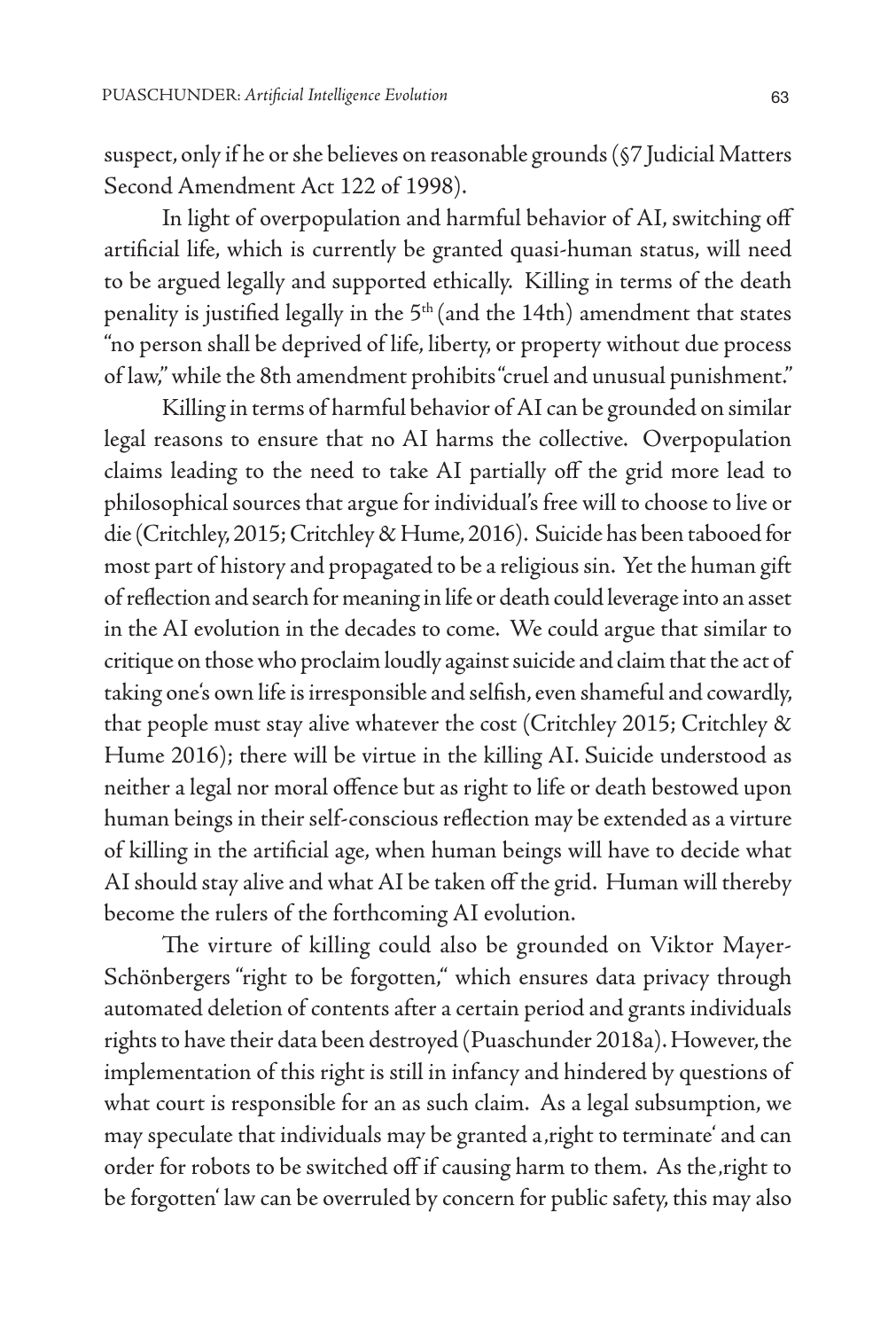appy to the right to terminate. Thereby it deserves mentioning that safety differs around the world and also expected safety standards.

#### *2.6 AI-Evolutionary pressure turning against human*

The predicted AI-Evolution (AIE) is grounded on evolution as the change in heritable characteristics of biological populations over successive generations. As for human evolution, these characteristics are the expressions of genes that are passed on from parent to offspring during reproduction. Different characteristics tend to exist within any given population as a result of mutations, genetic recombination and other sources of genetic variation. Evolution occurs when evolutionary process such as natural selection (including sexual partner selection) and genetic drift act on these variations, resulting in certain characteristics becoming more common or rare within a population. This process has given rise to biodiversity at every level of biological organisation including the levels of species, individual organisms and molecules. Evolution by natural selection defines the following facts about living organisms: Traits vary among individuals with respect to their morphology, physiology and behavior (phenotypic variation). Different traits confer different rates of survival and reproduction (differential fitness). Traits are passed from generation to generation (heritability of fitness). Thus, in successive generations members of a population are more likely to be replaced by the progenies of parents with favorable characteristics that have enabled them to survive and reproduce in their respective environments.

AIE now refers to the human process of selecting what AI should survive or be killed by being taken off the grid forming heritable characteristics of blockchain-like created populations of robots and AI. Like genes being passed on from parents through natural mate selection, decision makers will divert favorable traits from unfavorable. Mutations may occur in decision making errors innate in human beings as described by behavioral economics (Puaschunder 2017a). AI traits will be varying in their survival rate. Favorable characteristics will have a higher likelihood to survive. But what will count as favorable will be determined by human and therefore add a social touch to future AI to come. However, the critical problem appears that robots will outperform human beings and could turn around evolutionary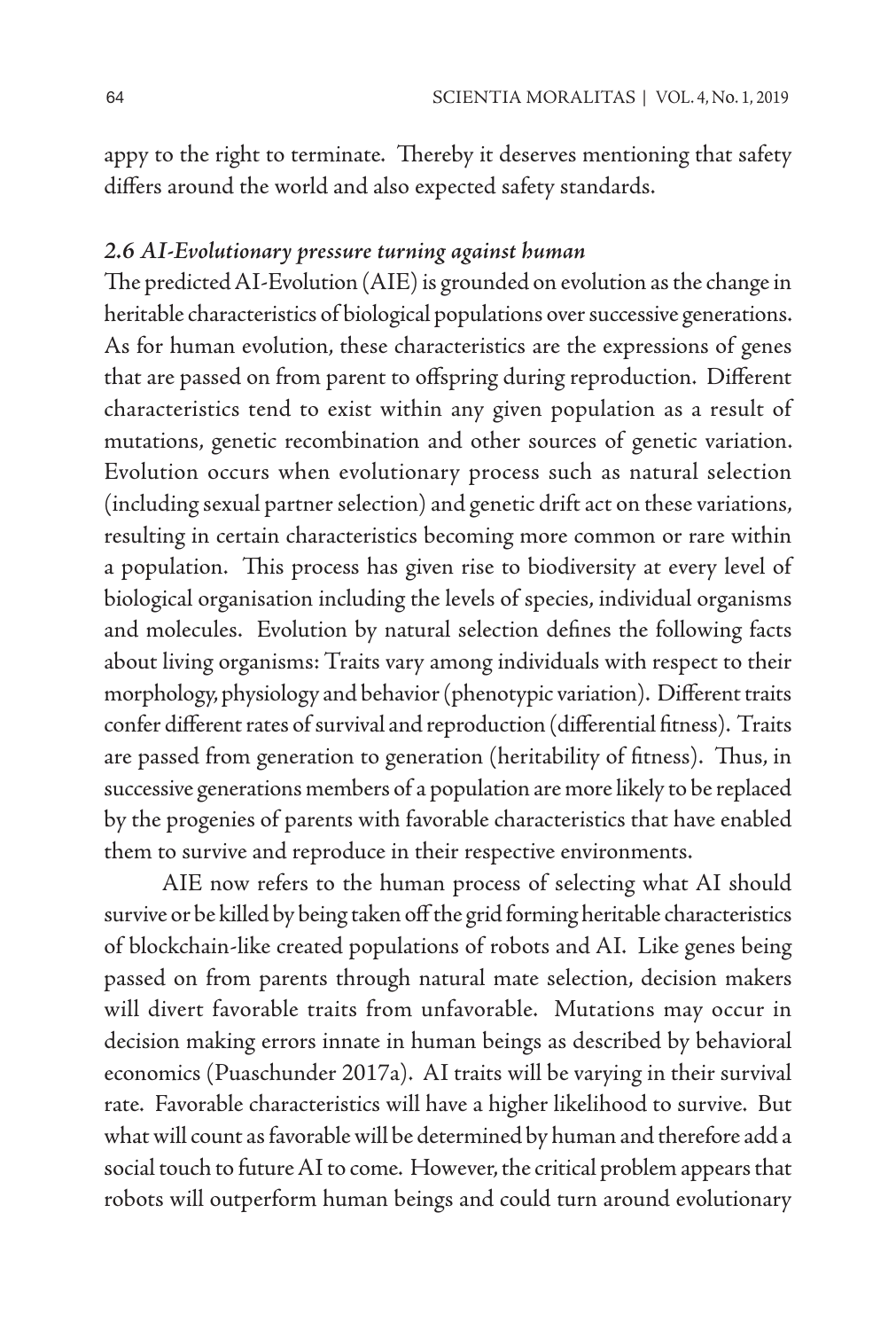pressures towards the eradication of the fallible species of human. In the creation of AI, stereotypes should be eradicated and a social class division avoided (Puaschunder b, c, d).

## **3. Discussion**

The growing number of AI and robotics researchers are demanded to create a framework on AI ethics building on the benefits of humanities, philosophy, sociology, and social neuroscience expertise and research. Likewise, growing trends of mutual collaboration among scholars in the field of human sciences, linguistics, and psychology with the robotics scientists are producing quite noticeable valuable results (Meghdari & Alemi 2018). Future studies should target at presenting an overview of the novel and multidisciplinary area of socio-cognitive robotics, and further explore the possible ethical challenges of emerging technologies on education, culture, entertainment, gaming, nursing, and therapy. Unraveling ethical features based on our past and present research experiences in a variety of areas will aid designing safe AI and social robots.

In its entirety, this article was the first introduction of AI ethics opening up many challenging questions. For instance, what ethical code should we apply for controlling robots' actions? How can we program a switch to turn off AI in case of unlawful action and harm to people but also how to draw the boundery condition to ethical infringements? This is specifically important if humankind starts placing social robots in positions of authority, such as police, security guards, teachers, or any other government roles or offices, in which humans would be expected to follow them.

In the further discussion of the topic, research should analyze the effects of robotics blending into our societies with direct applications in fields where the potential complications are more significant and apparent (Meghdari & Alemi, 2018). Important areas of scrutiny should be human rights/dignity, equality and justice, benefits and damage, cultural diversity and pluralism, religious variety, non-discriminating, independence and individual accountability, privacy and confidentiality, unity and collaboration,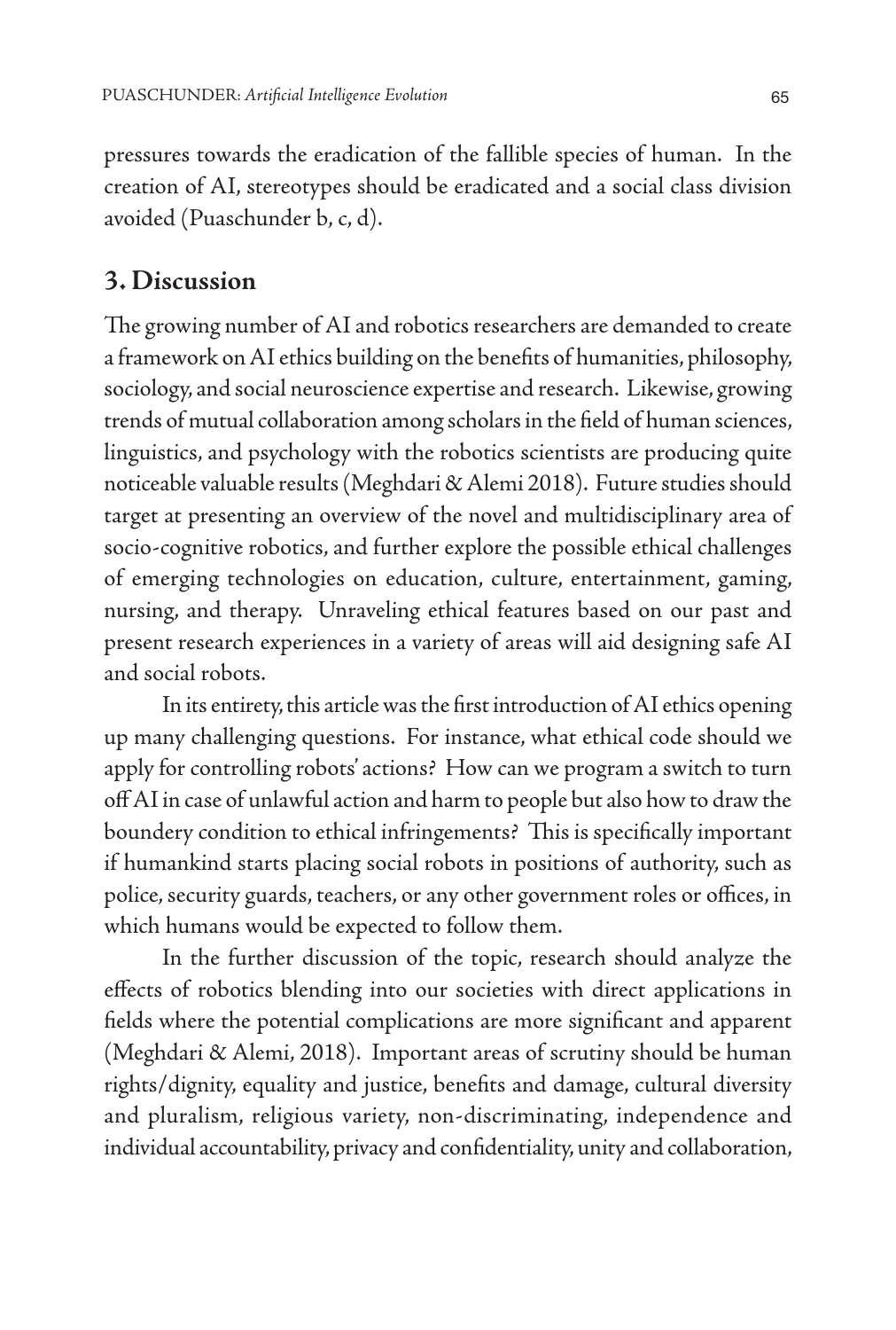social responsibility, benefits sharing and environmental obligations as well as intergenerational equity considerations (Meghdari & Alemi 2018).

# **4. Conclusion**

The days of AI being a futuristic concept are over. AI is now. Social and cognitive robotics is rapidly becoming one of the leading fields of science and technology involving a deep level of human-machine interaction (Meghdari & Alemi 2018). he world will soon be populated with human and machines alike that will coexist. The clear advantage of AI is the longeavity. In light of overpopulation fear, we need mechanisms to determine how to decide over what is worth living forever and what should be taken off society. Ethics may come into this predicted AI-evolution. One may conclude that roboethics entails the ethics of handling and application of robots (Meghdari & Alemi 2018).

It is predicted that society is expected to fall into two extremes of a dichotomy between rationality (represented by AI) and humanness (represented by human beings). Hereby the question arises what is it that makes human humane? In the age of artificial intelligence and automated control, humanness is key to future success. Behavioral human decision making insights and evolutionary economics can already today predict what makes human humane and how human decision making is unique to set us apart from artificial intelligence rationality. Future research in these domains promise to hold novel insights for future success factors for human resource management but also invaluable contributions for artificial intelligence ethics (Puaschunder 2018b).

Overall this paper was meant as first step towards a nomenclature of deciding on the future evolution grounded in the virtue of living and killing to motivate different viewpoints on the issue by cultural, religious, and ethical scholars. The article plays an important role in the evolution of an AI and human mixed society in order to ground stability and social harmony into the newly emerging system. Depicting ethical imperatives around the life and death of machines being considered as quasi-human beings during this unprecedented time of societal change and regulatory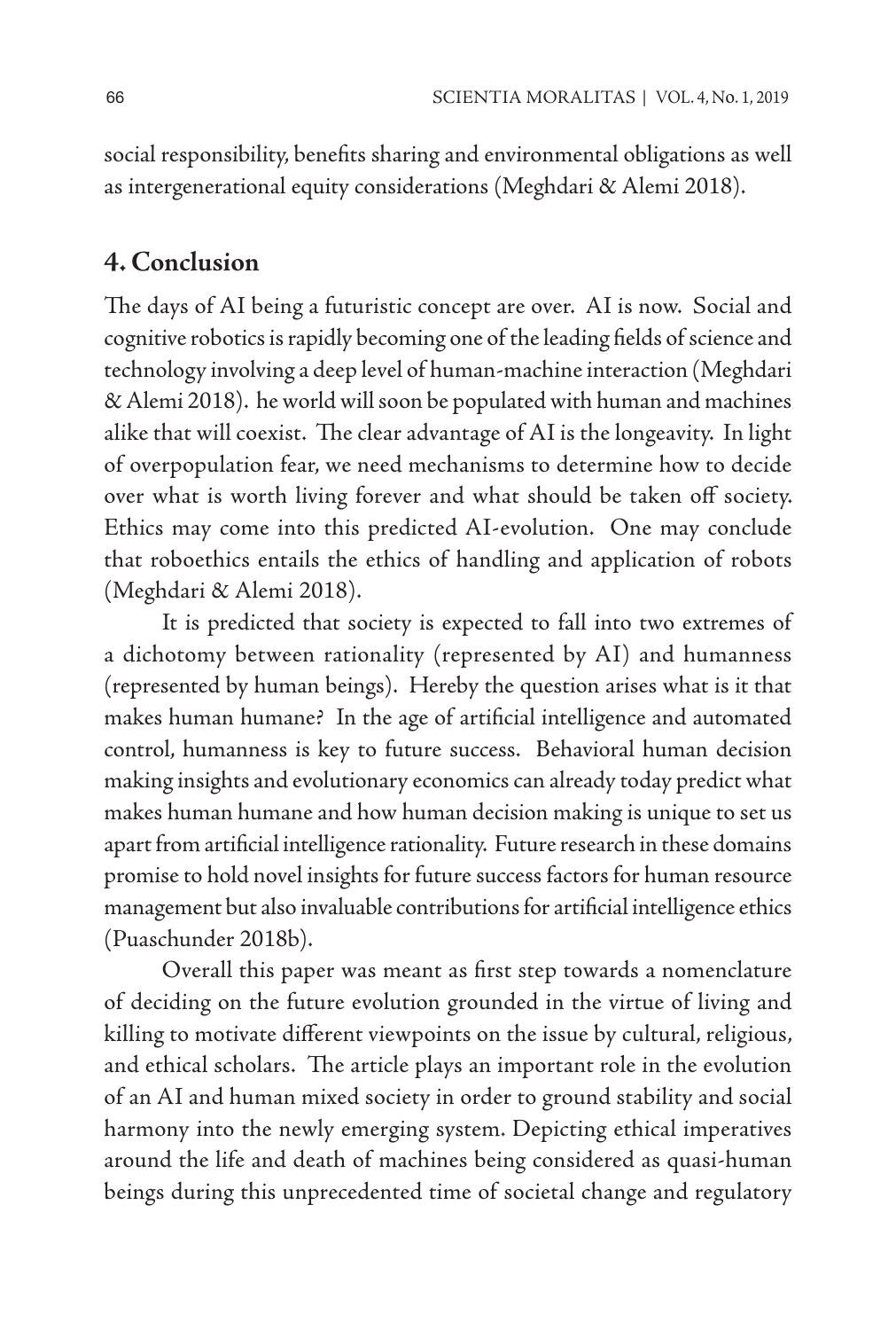reform holds invaluable historic opportunities for global governance policy makers to snapshot the potential but also save from the likely downfalls of a robo-human mixed society.

The results are targeted at guiding a successful introduction to AI and lower systemic downfalls with attention to the changes implied in the wake of the ongoing artificial intelligence revolution. Market and societal policy recommendations for global governance experts on how to strengthen society but also overcome unknown emergent risks within globalized markets and bestow market actors with key qualifications in a digitalized world are endeavored alongside scientific publications and stakeholder engagement.

In the international compound, having parts of the world being AIdriven and others being human capital grounded is prospected to increase the international development divide in the years to come. While in the AIhubs human will be incentivized become more creative and humane while AI performs all rational tasks to a maximum productivity, other parts of the world will naturally fall back as for being stuck in spending human capital time on machine-outsourceable tasks and not honing humane skills, which are not replicable by machines. All these endeavors promise challenging ethical, social, and economic controversies.

It constitutes a matter of the present as well, given that the technology leading to autonomous GAI and SAI is present and evolving challenging contemporary questions for humankind. The regulation of the current technological advancement needs an integration of multi-faceted problem solving approaches. On the basis of these assumptions, it is suggested that the regulatory framework of terminating AI should be centered around a global commons theory and because of its unique nature needs to borrow elements of normative frameworks of different fields other than law, such as philosophy and urban planning.In addition, the framework of global commons could establish a transparent framework for the regulation of technological advances, leading to the unique situation of the emergence of non-human, autonomous, intellect beings, bestowed with legal personhood and ready to be killed.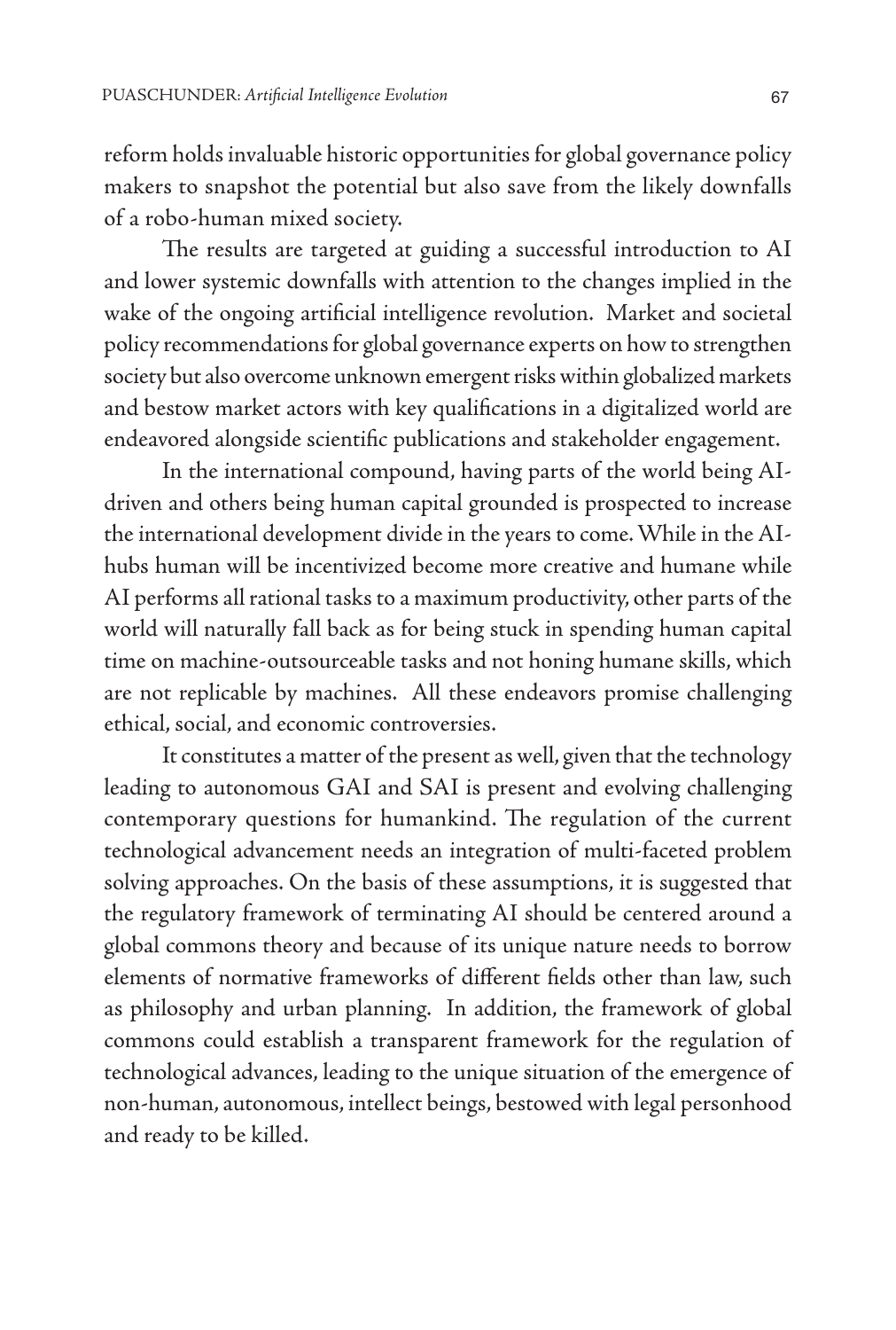## **References**

- Alemi, M., Meghdari, A. & Saffari, E. 2017. "RoMa: A hi-tech robotic mannequin for the fashion industry." *Lecture Notes in Computer Science (LNCS): Social Robotics*, 10652, 209-219.
- Armstrong, St. & Sotala, K. 2012. "How we're predicting AI or failing to." In: J. Romportl (Ed.), *Beyond AI: Artificial Dreams*, 52. Pilsen: University of West Bohemia.
- Asimov, I. 1942/1950. *I, Robot*. New York: Bantam Dell.
- Asimov, I. 1978. My own view. In: R. Holdstock (Eds.), *The Encyclopedia of Science Fiction*, N.Y.: St. Martin's Press.
- Asimov, I. 1985. *Robots and empire*. New York: Doubleday.
- Barrat, J. 2013. *Our final invention: Artificial Intelligence and the end of the human era*. New York: St. Martin's Press.
- Beerbaum, D. & Puaschunder, J.M. 2018. "A behavioral economics approach to digitalization: The case of a principles-based taxonomy." In *Proceedings of the 9th International RAIS Conference on Social Sciences and Humanities* organized by Research Association for Interdisciplinary Studies (RAIS) at The Erdman Center at Princeton University, Princeton, New Jersey, USA, August 22-23, 2018.
- Brenner, R. 2002. "American economic revival." In R. Brenner, *The Boom and the Bubble: The US in the World Economy*. New York: Verso.
- Brenner, R. 2006a. "The puzzle of the long downturn." In R. Brenner, *The Economics of Global Turbulence: The Advanced Capitalist Economies from Long Boom to Long Downturn, 1945- 2005*. New York: Verso.
- Brenner, R. 2006b. "From boom to downturn, In R. Brenner."*The Economics of Global Turbulence: The Advanced Capitalist Economies from Long Boom to Long Downturn, 1945-2005*. New York: Verso.
- Cellan-Jones, R. 2014. "Stephen Hawking warns artificial intelligence could end mankind." *BBC News,* 2 December*.* www.bbc.com/news/ technology-30290540.
- Căpek, K. 1921. *Rossum's universal robots*. New York: Penguin.
- Clancy, E. 1998. "The tragedy of the global commons." *Indiana Journal of Global Legal Studies* 5, 2, 601-619.
- Committee on Legal Affairs. 2016. *Draft Report with Recommendations to the Commission on Civil Law Rules on Robotics*. May 31. 2015/2103(INL)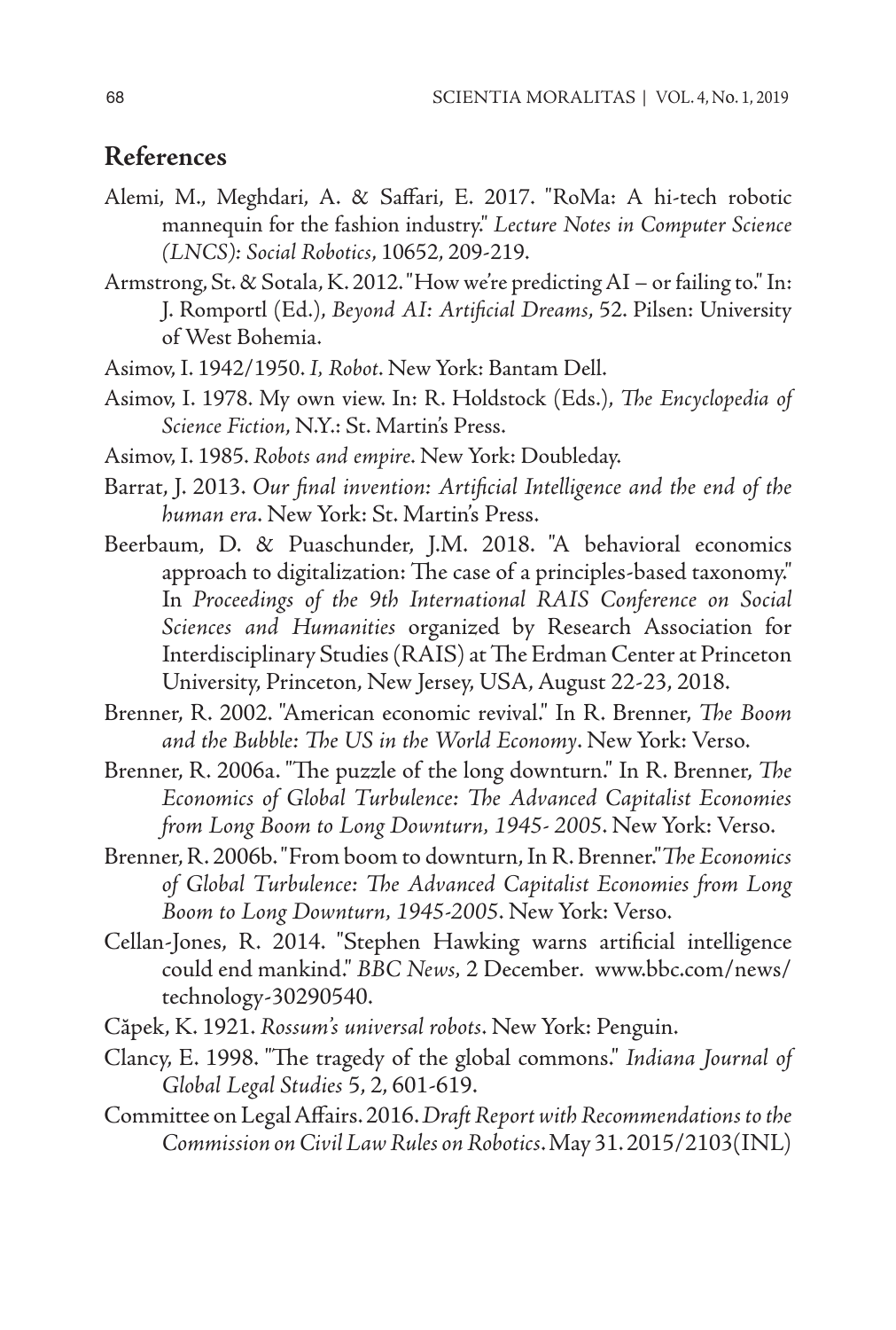- Copeland, J. 2000. What is Artificial Intelligence? *AlanTuring.net,* May. www.alanturing.net/turing\_archive/pages/ Reference%20Articles/ what\_is\_AI/What%20is%20AI02.html.
- Critchley, S. 2015. *Suicide.* London: Fitzcarraldo Editions.
- Critchley, S. & Hume, D. 2016. *Notes on suicide*. London: Fitzcarraldo Editions.
- Dowell, R. 2018). "Fundamental protections for non-biological intelligences or: How we learn to stop worrying and love our Robot Brethren." *Minnesota Journal of Law, Science & Technology*, 19, 1, 305-336.
- EU Committee on Legal Affairs. 2016. *Draft Report with Recommendations to the Commission on Civil Law Rules on Robotics*, May 31.
- Galeon, D. & Reedy, Ch. 2017. "Kurzweil claims that the singularity will happen by 2045." *Futurism,* October 5, futurism.com/kurzweilclaims-that-the-singularity-will-happen-by-2045/
- Hayes, A. 2018. *The active construction of passive investors: Toward Robo economicus*." Working paper, University of Wisconsin-Madison: Department of Sociology.
- Hildebrandt, M. 2013. "Extraterritorial jurisdiction to enforce in cyberspace? Bodin, Schmitt, Grotius in cyberspace?" *Toronto Law Journal* 63, 196-224.
- Kahneman, D. 2011. *Thinking, fast and slow*. New York: Farrar, Straus and Giroux.
- Kowert, W. 2017. The foreseeability of human-artificial intelligence interactions. *Texas Law Review* 96, 181-204.
- Larson, D.A. 2010. "Artificial Intelligence: Robots, avatars, and the demise of the human mediator." *Ohio State Journal on Dispute Resolution* 25, 105- 164.
- Laton, D. 2016. "Manhattan\_Project.Exe: A nuclear option for the digital age." *Catholic University Journal of Law & Technology* 25, 4, 94-153.
- Lin, P., Abney, K. & Bekey, G.A. 2012. *Robot ethics: The ethical and social implications of Robotics*. London, England: The MIT Press.
- MacDonald, F. 2016. Harvard scientists think they've pinpointed the physical source of consciousness. *Science Alert*, June 23. http://www.sciencealert. com/harvard-scientists-think-they-ve-pinpointed-the-neural-sourceof-consciousness.
- Marra, W. & McNeil, S. 2013. "Understanding "the loop": Regulating the next generation of war machines." *Harvard Journal of Law & Public Policy*, 36, 1139-1187.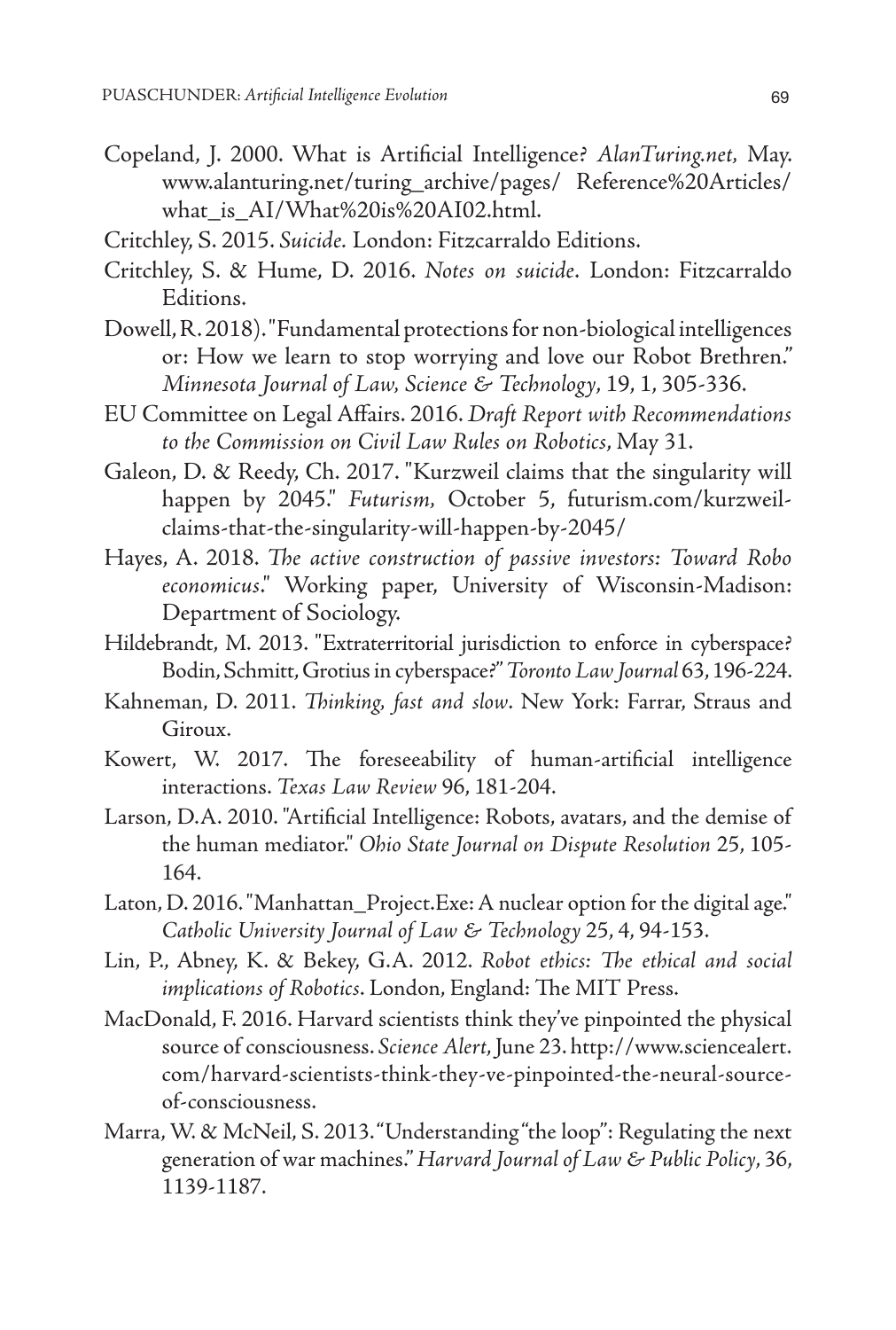- Meghdari, A. & Alemi, M. 2018. "Recent advances in social & cognitive robotics and imminent ethical challenges." In *Proceedings of the 10th International RAIS Conference on Social Sciences and Humanities* organized by Research Association for Interdisciplinary Studies (RAIS) at The Erdman Center at Princeton University, Princeton, New Jersey, United States. Cambridge, MA: The Scientific Press.
- Meghdari, A., Alemi, M., Zakipour, M. & Kashanian, S.A. 2018. "Design and realization of a sign language educational humanoid robot." *Journal of Intelligent & Robotic Systems*, 1-15, Springer, 2018.
- Meghdari, A., Shariati, A., Alemi, M. & Vossoughi, G.R. 2018. "Arash: A social robot buddy to support children with cancer in a hospital environment." *Journal of Engineering in Medicine 232* (6): 605-618.
- Noyes, K. 2016. "5 things you need to know about A.I.: Cognitive, neural and deep, oh my!" *Computerworld*, March 3. Retrieved at www. computerworld.com/article/3040563/enterprise-applications/5 things-you-need-toknow-about-ai-cognitive-neural-anddeep-oh-my. html.
- Puaschunder, J.M. 2017a. "Nugitize me! A behavioral finance approach to minimize losses and maximize profits from heuristics and biases." *International Journal of Management Excellence*, *10*, 2, 1241-1256.
- Puaschunder, J.M. 2017b. "Nudging in the digital big data era." *European Journal of Economics, Law and Politics 4*, 4, 18-23.
- Puaschunder, J.M. 2017c. "Nudgital: Critique of Behavioral Political Economy." *Archives of Business Research* 5 (9): 54-76.
- Puaschunder, J.M. 2017d. "The nudging divide in the digital big data era." *International Journal of Research in Business, Economics and Management 4*(11):12, 49-53.
- Puaschunder, J.M. (2018a). A utility theory of privacy and information sharing. Social Science Research Network working paper, Retrievable at https://papers.ssrn.com/sol3/papers.cfm?abstract\_id=3197744
- Puaschunder, J.M. (2018b). Artificial Intelligence Ethik. Social Science Research Network paper. Retrievable at https://papers.ssrn.com/sol3/ papers.cfm?abstract\_id=3137926
- Puaschunder, J.M. (forthcoming). Towards a utility theory of privacy and information sharing and the introduction of hyper-hyperbolic disounting in the digital big data age. *Encyclopedia of Information Science and Technology*.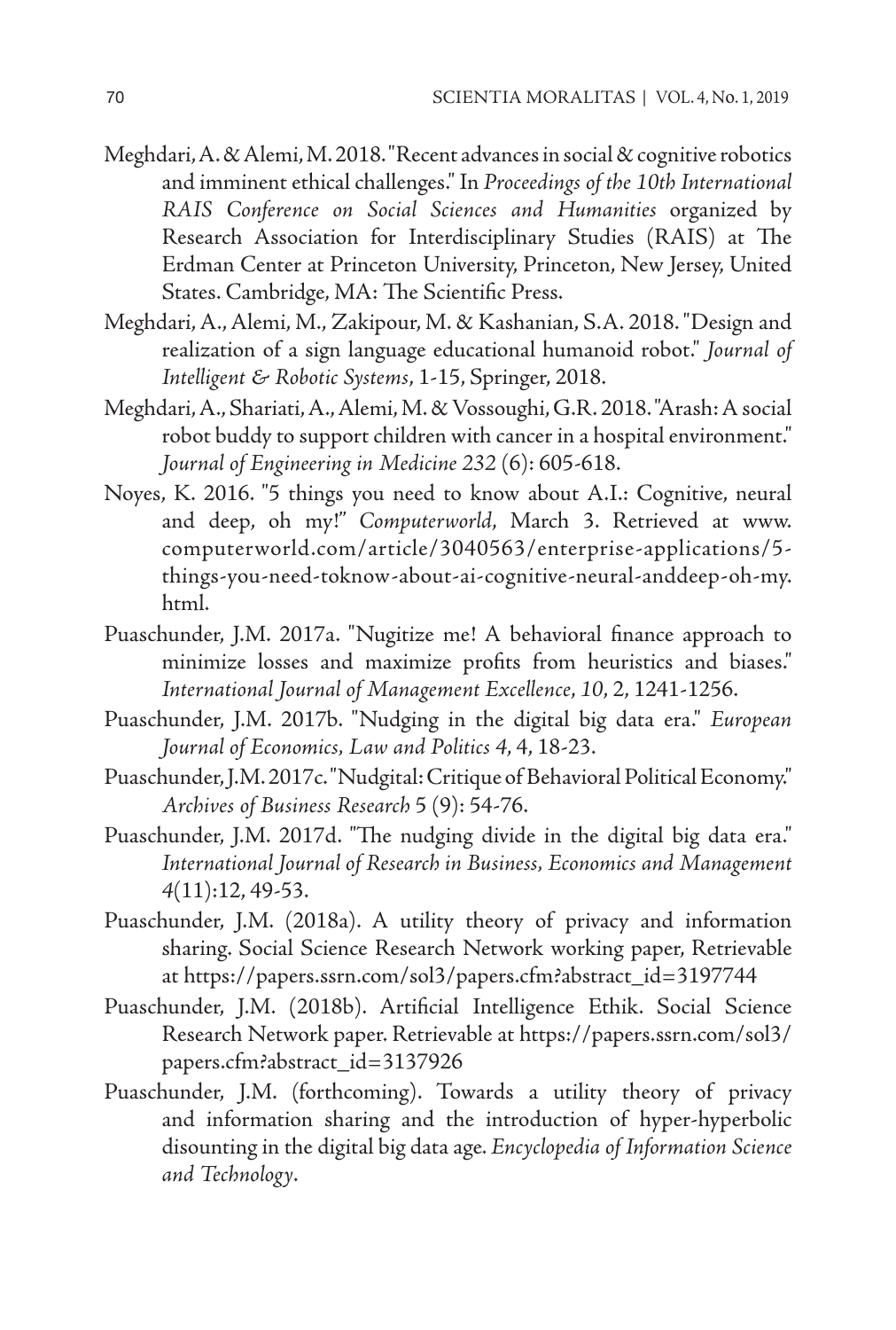- Russell, St. & Norvig, P. 1995. *Artificial intelligence a modern approach*. New Jersey: Simon & Schuster.
- Saffari, E., Meghdari, A., Vazirnezhad, B. & Alemi, M. 2015. Ava (A social robot): Design and performance of a robotic hearing apparatus. *LNCS: Social Robotics*, 9388, 440-450, Springer, Oct. 2015.
- Schuller, A. 2017. "At the crossroads of control: The intersection of artificial intelligence in autonomous weapon systems with international humanitarian law." *Harvard National Security Journal* 8: 379-425.
- Sofge, E. 2015. "Bill Gates fears A.I., but A.I. researchers know better." *Popular Science*. Retrieved at www.popsci.com/ bill-gates-fears-ai-airesearchers-know-better.
- Solum, L. 1992. Legal personhood for artificial intelligences. *North Carolina Law Review*,*70*(4): 1231-1287.
- Stone, Zara. 2017. "Everything You Need To Know About Sophia, The World's First Robot Citizen." *Forbes*, https://www.forbes.com/sites/ zarastone/2017/11/07/everything-you-need-to-know-about-sophiathe-worlds-first-robot-citizen/#7301bab246fa.
- Taheri, A.R., Meghdari, A., Alemi, M., Pouretemad, H.R. 2018. "Human– robot interaction in autism treatment: A case study on three pairs of autistic children as twins, siblings, and classmates." *International Journal of Social Robotics 10*(1): 93-113.
- Themistoklis, T. 2018. "Artificial intelligence as global commons and the "international law supremacy" principle." In *Proceedings of the 10th International RAIS Conference on Social Sciences and Humanities*  organized by Research Association for Interdisciplinary Studies (RAIS) at The Erdman Center at Princeton University, Princeton, New Jersey, United States. Cambridge, MA: The Scientific Press.
- Tsagourias, N. 2015. "The legal status of cyberspace." In N. Tsagourias & R. Buchan (Eds.), *Research Handbook, International Law and Cyberspace*, pp. 13-29. Cheltenham: Edward Elgar Publishing.
- United Nations Department of Economic and Social Affairs. 2017. *Will robots and AI cause mass unemployment? Not necessarily, but they do bring other threats*. New York: https://www.un.org/development/desa/en/news/ policy/will-robots-and-ai-cause-mass-unemployment-not-necessarilybut-they-do-bring-other-threats.html.
- Veruggio, G. 2005. "The birth of roboethics." *ICRA 2005, IEEE Int. Conference on Robotics and Automation: Workshop on Robo-Ethics*, Barcelona, April 18, 2005.